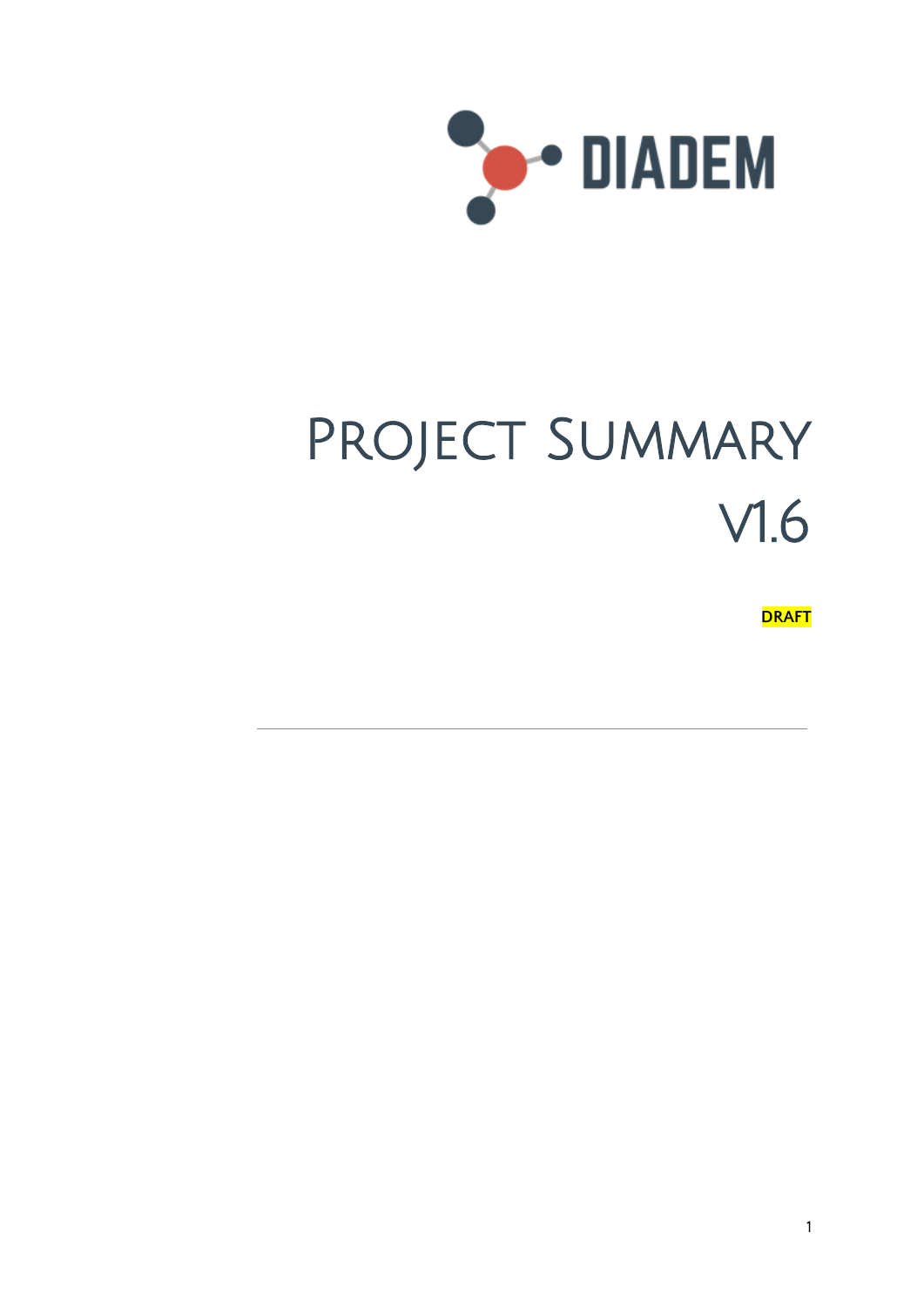

#### **Disclaimer:**

The purpose of this document is to present the Wire project to interested parties and to provide them with sufficient information to enable them to determine whether they wish to be further involved in the development of the project. In no way should this document be construed to constitute a prospectus or solicitation for investment. This document has not been prepared in accordance with any regulation or laws of any jurisdiction, and any interested parties should satisfy themselves that under the laws of their relevant jurisdiction they are legally able to engage or invest in such a venture.

This is an initial overview of the project. The contents of this paper are liable to change as is the direction, scope, progress, and prospects of the project. This paper does not form a contract or agreement in any way.

#### **Copyright Statement:**

Copyright © 2017, Armishaw Consulting Ltd. All rights reserved. No part of this publication may be reproduced, distributed, or transmitted in any form or by any means, including photocopying, recording, or other electronic or mechanical methods, without the prior written permission of the publisher, except in the case of brief quotations embodied in critical reviews and certain other non-commercial uses permitted by copyright law.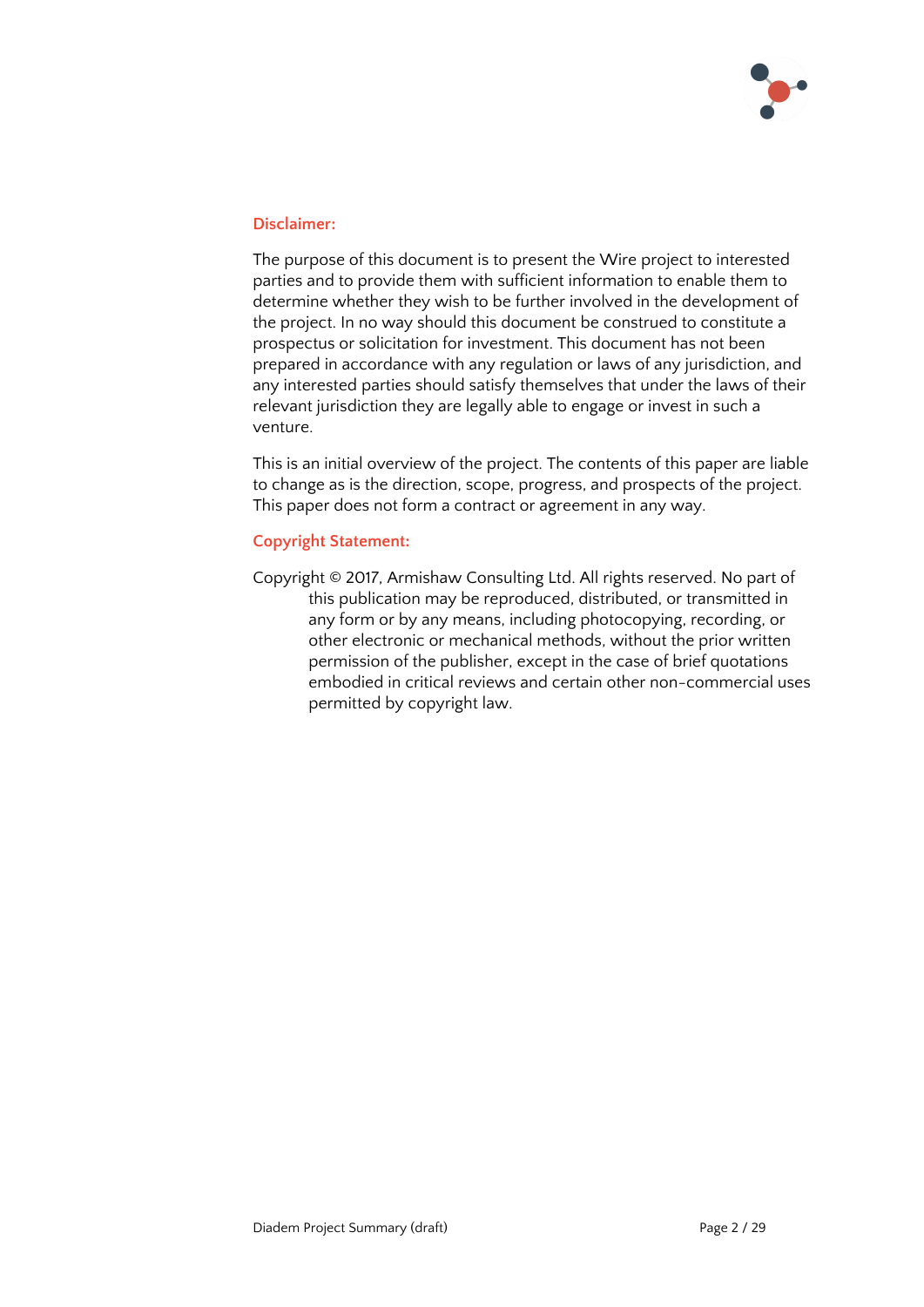

# **Executive Summary**

- The Wire solution provides a billing, payment, and subscriber contracting system for Mobile Network Operators (MNO) using de-centralised smart contracts on a blockchain platform. Abstracting the contract and billing mechanism from the operator's traditional business support systems and moving it to a blockchain platform provides huge benefits for MNOs such as contract flexibility and transparency, additional security, cost reduction, and scalability.
- There are over 7 billion global mobile service subscribers generating trillions of calls, messages, and data sessions annually. Servicing this demand whilst attempting to offer compelling propositions in a highly competitive market environment, is an on-going challenge for all Mobile Network Operators (MNO). In many cases, MNOs are constrained by ageing billing systems or traditional ways of forming a contract with the subscriber.
- Legacy mobile business support systems were usually built around the ability to deliver a simple handset and combi tariff, generate a regular paper or electronic bill for the subscriber, and to take payment via a direct debit or payment card. Now though, there is an increasing need for MNOs to offer different products, to provide pricing and payment flexibility, and to provide a better and more immediate experience for the subscriber.
- The Wire solution will lever the innate ability of blockchain technology to provide a secure and de-centralised environment, and the power of electronic smart contracts, to provide an alternative billing, payment, and subscriber contracting architecture for Mobile Network Operators (MNO).
- The Wire Solution consists of three core elements:
- **The Wire Smart Contract** An electronic smart contract in the blockchain which contains the contract information such as contract term, products & tariffs, pricing, subscriber information.
- **The Wire Subscriber App** A mobile (or desktop) app through which a subscriber can view their bill and pay for services
- **The Wire Operator Control Centre** A portal through which the Operator can view and interact with the smart contract, communicate with subscribers, and write usage information into the smart contract.
- The Wire solution aims to improve the experience in many key use cases in which Mobile Network Operators currently experience constraints, find difficult to deliver change, or which require significant overhead costs to service. The initial use cases for consideration have been drawn from the Project Team's extensive combined experience of working with MNOs. Further use applications for the solution will be developed as the project progresses and the team will seek MNO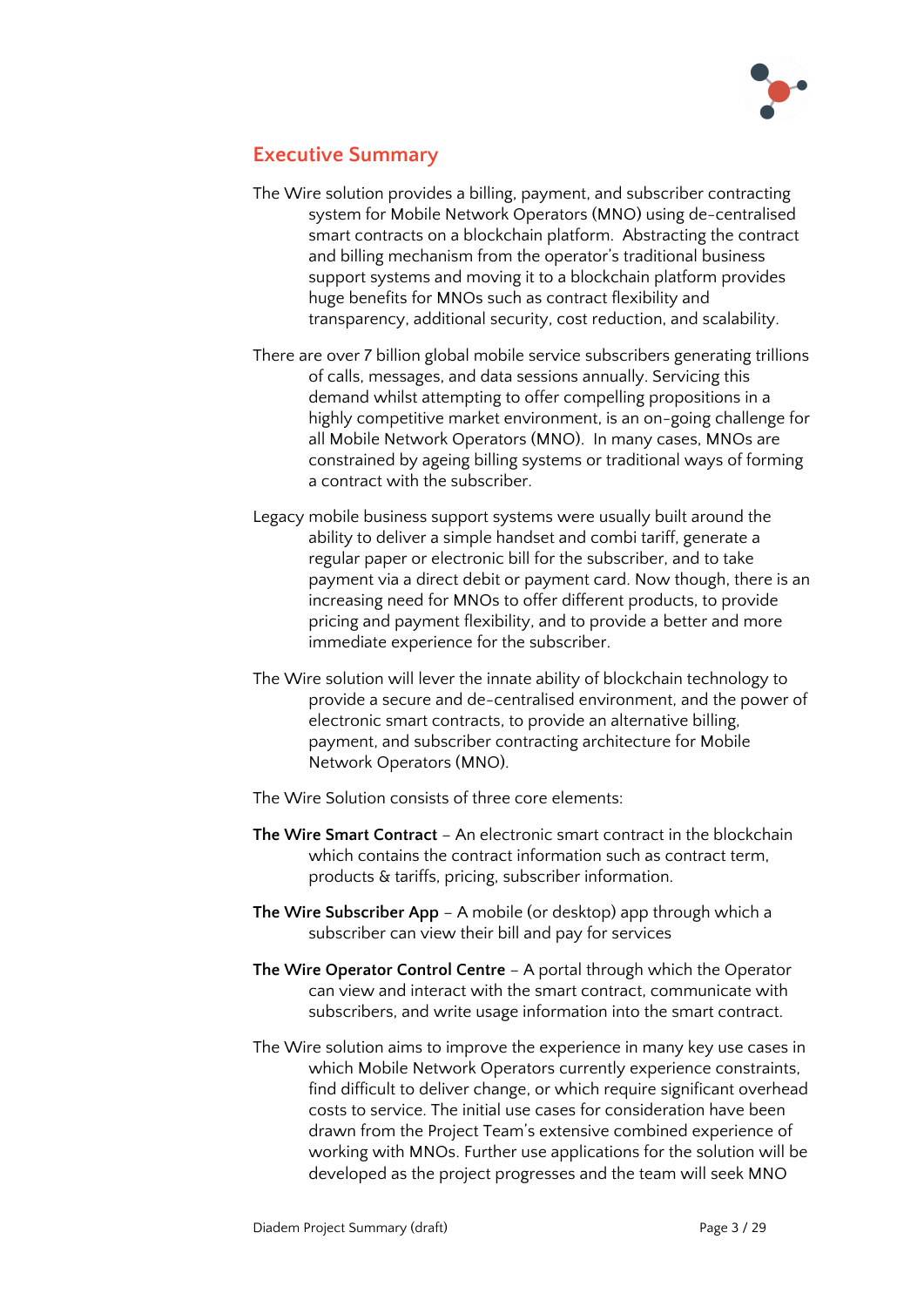

partners to gather further insight into potential operational 'pain-points'.

- There are real-world problems which can potentially be resolved using blockchain and smart contract technologies, and there is huge potential for a solid business to be built from the Wire project. One of the key strengths of Wire is that it has been started by identifying tangible and immediate business problems that it believes can be addressed by current or forthcoming technology, rather than build a 'template' platform and then search for viable use cases.
- The project is in the start-up phase and is now seeking investment and support to grow the team and continue to explore and build the solution.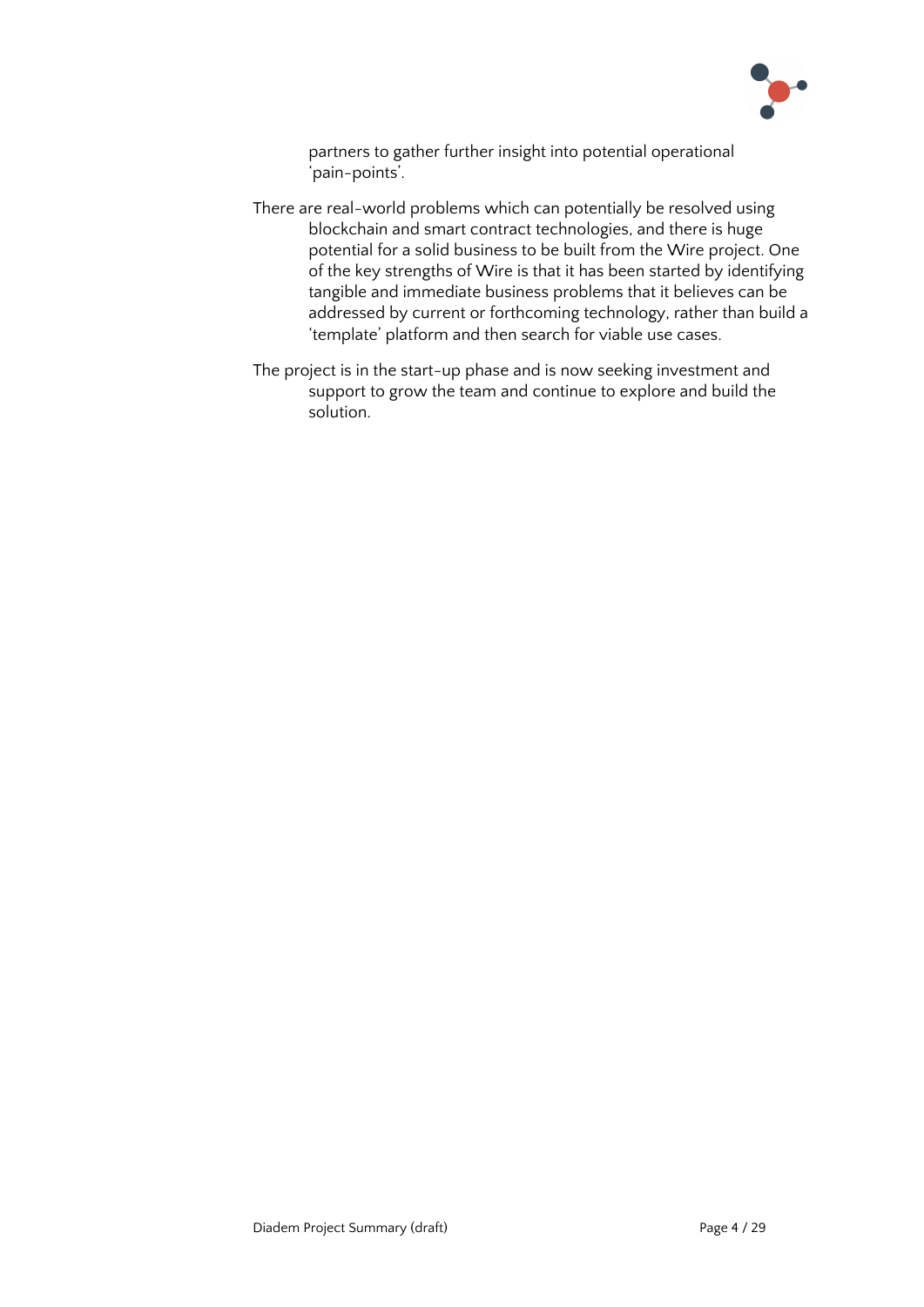

# **Contents**<br> **Contents**

| 1.  |                                       |     | <b>Introductory Section</b>                                   | 6              |
|-----|---------------------------------------|-----|---------------------------------------------------------------|----------------|
|     | 2.                                    |     | Purpose and status of Document                                | 6              |
|     | 3.                                    |     | The Market Size                                               | $\overline{7}$ |
|     | 4.                                    |     | Challenges in the Mobile Telecoms Industry (the Problem)      | 8              |
|     | 5.                                    |     | What Is Blockchain Technology?                                | 9              |
|     |                                       | 6.  | Scalability?:                                                 | 11             |
|     | 7.<br>11                              |     | How Wire will solve the problem through use of the blockchain |                |
| 8.  |                                       |     | The Wire Solution - Selected Use Cases                        | 13             |
|     | 9.                                    |     | Building a contract                                           | 13             |
|     | 10.                                   |     | Contract signature                                            | 15             |
|     | 11.                                   |     | Subscriber Billing                                            | 15             |
|     | 12.                                   |     | Credit and Billing Cycles, and Payments                       | 15             |
|     | 13.                                   |     | <b>Billing and Contract Inspection</b>                        | 16             |
|     | 14.                                   |     | Subscriber Messaging and Identification                       | 16             |
|     | 15.                                   |     | In-Life Contract Variation and Care                           | 16             |
|     | 16.                                   |     | Lock/Suspend Billing                                          | 17             |
|     | 17.                                   |     | <b>Allowance Alerts</b>                                       | 17             |
|     | 18.                                   |     | Portable Contracts                                            | 18             |
|     | 19.                                   |     | Further Use Cases (The Waiting Room)                          | 18             |
| 20. | <b>Technical Application Overview</b> |     |                                                               |                |
|     | 21.                                   |     | Overview of The Wire Architecture                             | 19             |
|     | 22.                                   |     | The Smart Contract                                            | 20             |
|     |                                       | 23. | <b>Contract Design Principles</b>                             | 20             |
|     |                                       | 24. | <b>Contract Content</b>                                       | 21             |
|     |                                       | 25. | <b>Contract Access Control</b>                                | 21             |
|     | 26.                                   |     | The Subscriber Application                                    | 21             |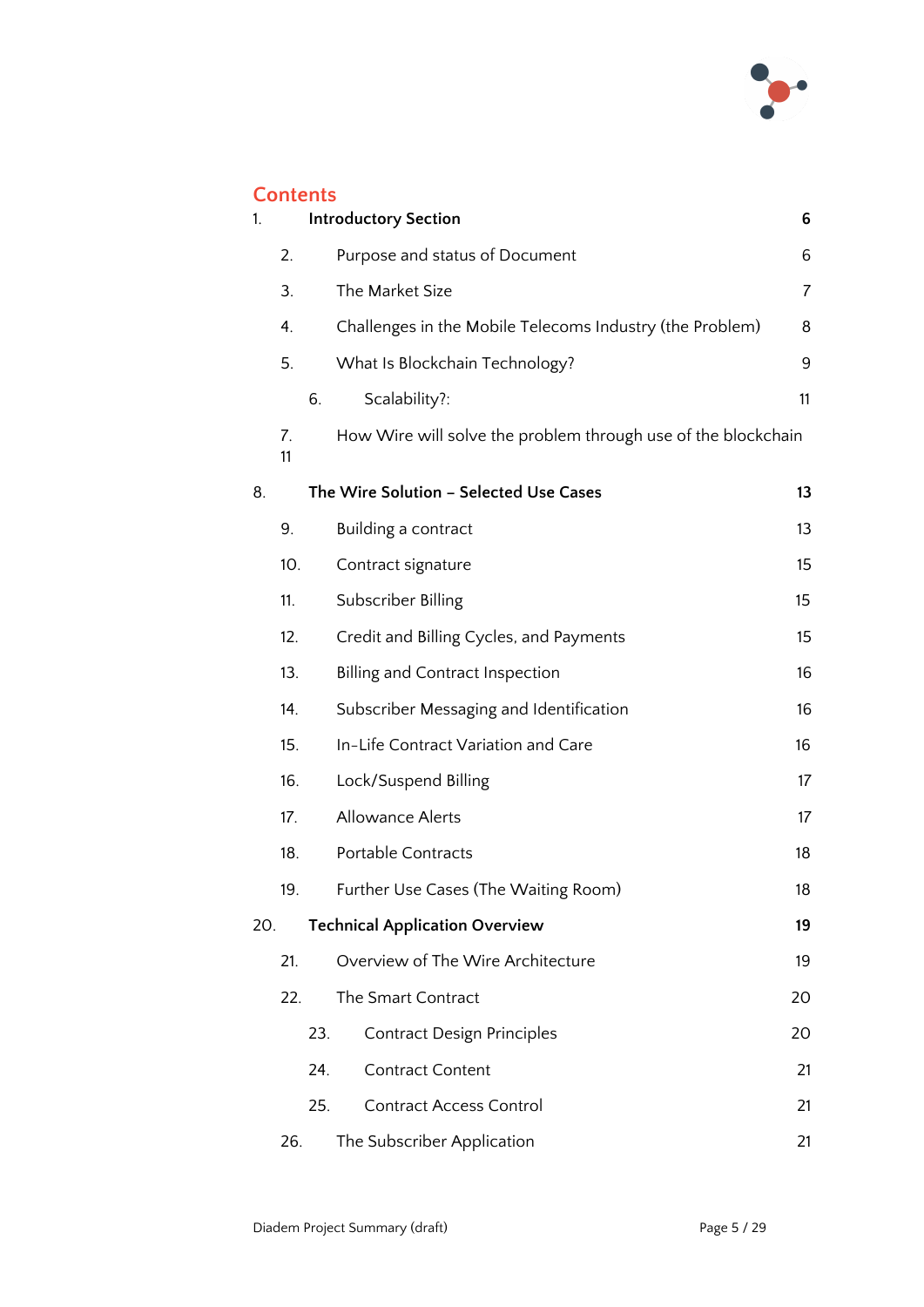

|     |     | 27.       | The Subscriber Wallet                 | 21 |  |
|-----|-----|-----------|---------------------------------------|----|--|
|     |     | 28.       | App Maintenance and Updating          | 21 |  |
|     |     | 29.       | App Skinning                          | 22 |  |
|     | 30. |           | The Wire Control Centre               | 22 |  |
|     |     | 31.       | API                                   | 22 |  |
|     | 32. |           | The Blockchain (Transaction) Platform | 22 |  |
| 33. |     |           | <b>Revenue Ecosystem</b>              | 24 |  |
|     | 34. |           | The Wire Token                        | 24 |  |
|     | 35. |           | Token volume and distribution         | 24 |  |
| 36. |     |           | <b>Project Delivery</b>               |    |  |
|     | 37. |           | The Wire Roadmap for 2018             | 25 |  |
| 38. |     | Contacts. |                                       | 25 |  |

### <span id="page-5-0"></span>**39. Introductory Section**

#### <span id="page-5-1"></span>**39.1.Purpose and status of Document**

- This document is an initial overview of the Wire intended to give potential partners and investors an overview of the objectives and possibilities of the project. It will describe the business problems that exist in the mobile telecoms sector which could be addressed by the application of blockchain technology. It will outline some of the use cases that the wire solution could support and provide a high-level summary of the Wire architecture. Finally, it will give a rough idea of the delivery plan for the Wire project
- This is a 'living document' which will change and expand. At this early stage it cannot contain the full detail of the project; much of this will be defined as the project progresses and in consultation with project partners. The vision is that this document will evolve into a whitepaper which can be used by investors to assess the project in further funding stages.
- The document does seek to demonstrate that the fundamental market insights, project use cases, and solution mechanisms are sufficiently sound to present a robust basis for a positive investment and engagement decision.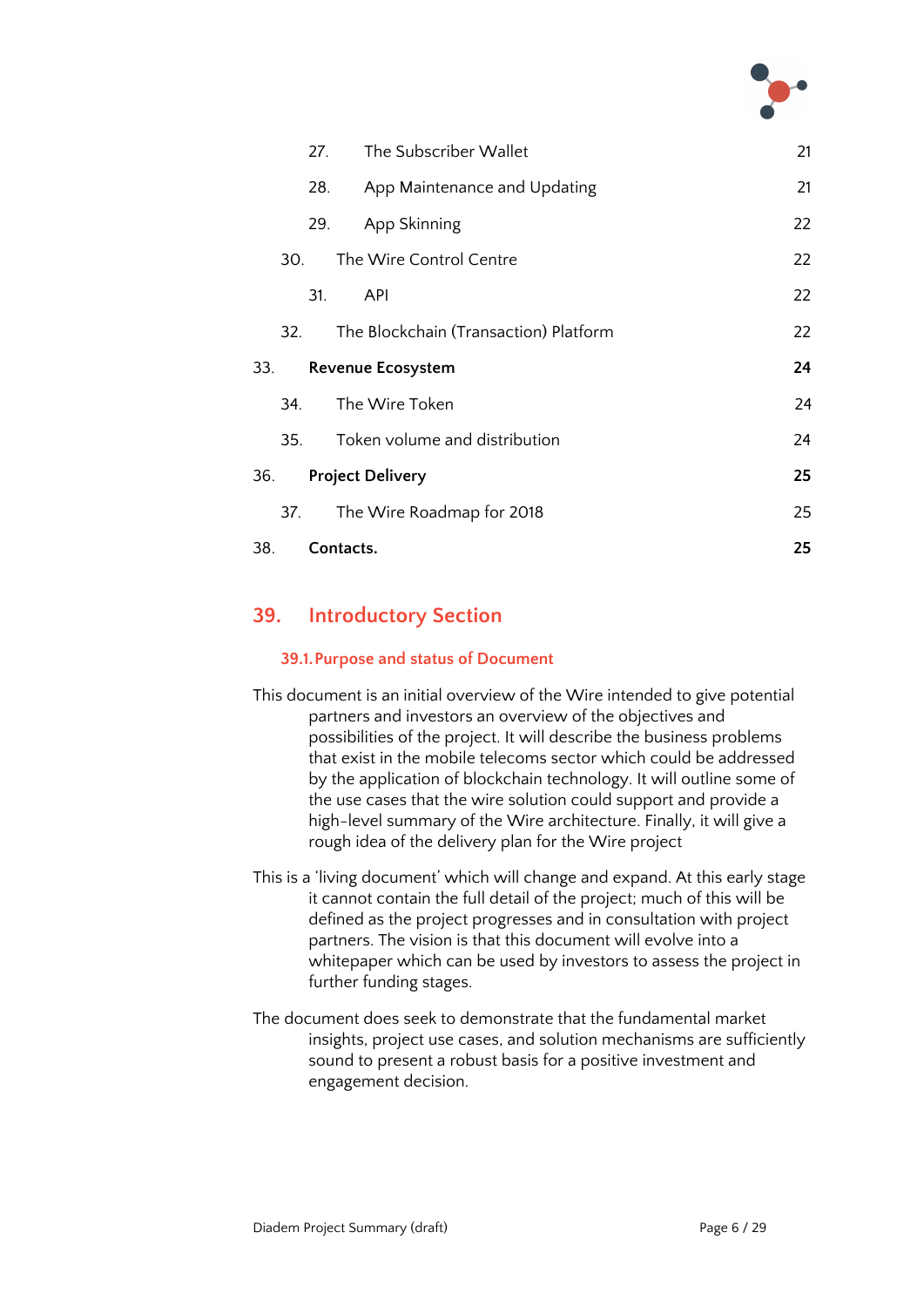

#### <span id="page-6-0"></span>**39.2. The Market Size**

The global mobile telecoms market continues to grow. In developed markets where handset and subscriber levels have plateaued, Mobile Network Operators are increasingly focussed on growing the average revenue per user by offering new products and improving customer satisfaction. Furthermore, MNOs are now looking to expand their future connection base from emerging technology such as the Internet of Things (IoT). In less developed markets, handset and tariff uptake remains strong.

#### Key facts and figures

- Total mobile revenues reached \$1.05 trillion in 2016<sup>1</sup>.
- In 2015, the mobile ecosystem generated 4.2% of global  $GDP<sup>1</sup>$ .
- Operator investments totalled around \$880 billion between 2011 and 2015<sup>1</sup>
- The number of mobile phone Subscribers continues to grow:



- The average mobile phone Subscriber in the U.S and Europe is estimated to make over 8 calls per day or 3,000 phone calls per year
- In June of 2014, 561 billion text [messages](https://www.textrequest.com/blog/texting-statistics-answer-questions/) were sent worldwide, an average of 18.7 billion texts sent every day. This does not include app-to-app 'data' messages
- The amount of data traffic is forecast to continue to grow massively each year:

<sup>&</sup>lt;sup>1</sup> Source: GSMA 'The Mobile Economy' 2017.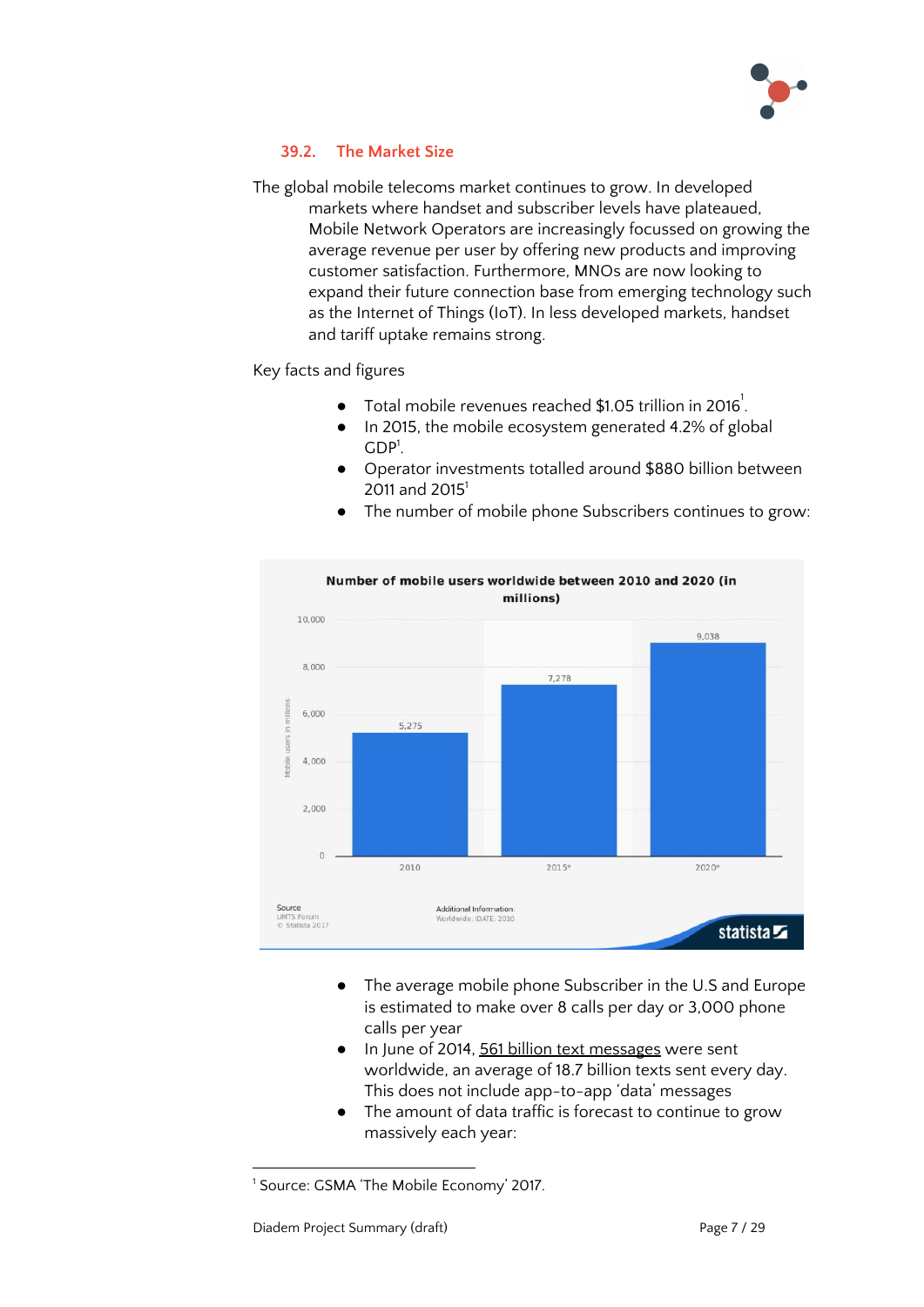



It is difficult to find any statistics for the number of usage events (calls, SMS, and data sessions) globally every year, but a calculation based on the above facts suggests a figure of over **300 trillion usage events** are completed every year.

#### <span id="page-7-0"></span>**39.3. Challenges in the Mobile Telecoms Industry (the Problem)**

- For many Mobile Network Operators, the key objective in the years immediately after market entry was to grow their subscriber base rapidly and to secure a significant subscriber share. In many cases, it has been difficult to introduce improvements to business support systems (BSS) up to date during this phase because of the possibility of disrupting operations and risking the velocity of subscriber growth. So many operators' BSS have become 'legacy' systems – increasingly unable to offer the flexibility needed to deliver new products and services, but difficult to change.
- Billing systems in particular, are often problematic for MNOs. They often carry a high overhead in terms of the operating cost and the specialist resources needed to implement changes. In addition, some legacy billing systems are approaching capacity limits which could present a real problem if the operator wishes to enter the Internet of Things (IoT) and machine-to-machine (M2M) markets where the processing of large numbers of call records is required.
- As the market has matured and the subscriber base has become increasingly saturated, many operators have shifted their strategy to focus on customer retention and to offer increasingly flexible and diverse propositions to their subscribers. However, they are often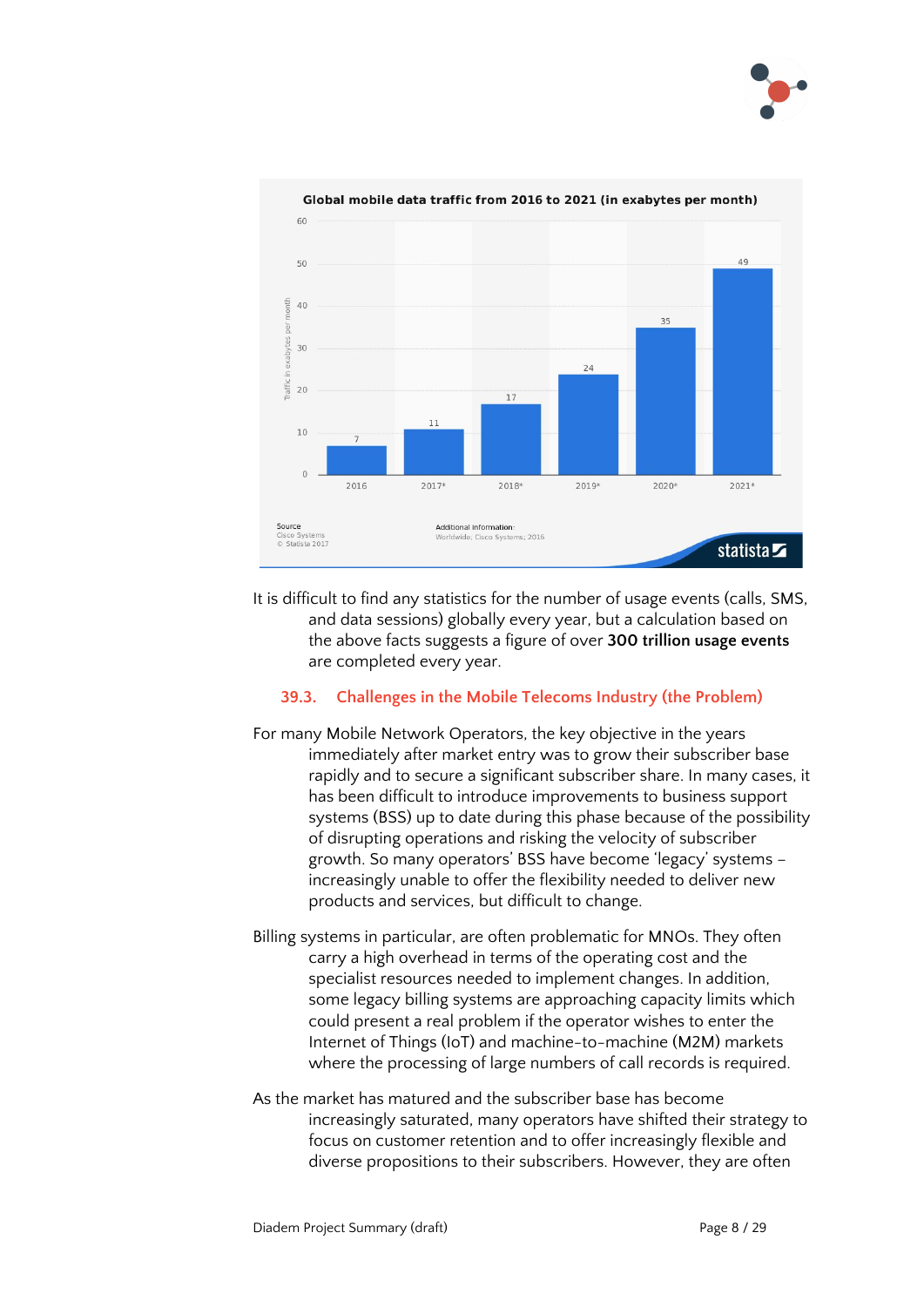

hampered in their efforts to do so by the dated nature of BSS architecture and the inflexibility of traditional software solutions.

- Traditional contract forms and tariff/service structures, enshrined in inflexible billing and pricing systems, are now handicapping the rollout of new proposition and product offerings; product marketing departments are developing new bundles, tariffs, and services but are frustrated by the time needed to get them to market as delivery projects must manage numerous complex system changes to implement even small product improvements.
- In addition to the inflexibility and cost of many BSS systems, their bespoke or proprietary nature results in them often forming 'silos' of data, meaning that it is difficult to extract information and exposing it to other systems. Operators are under increasing pressure to improve the transparency of contracts and ensure their Subscribers are getting value for money. In most countries, there are regulatory targets around the accuracy of billing which can be difficult to meet. Most operators would like to offer better digital tools for customer service and reduce the need for expensive call centres, but are hampered from doing so by the need to integrate with complex BSS systems.

#### <span id="page-8-0"></span>**39.4. What Is Blockchain Technology?**

- Blockchain is a peer-to-peer technology which provides a de-centralised and secure distributed ledger of digital assets.
- **De-centralised** Data is not stored in a single (or small set of) location/s but instead is shared across the blockchain network. The network is fundamentally resilient and has no-single vulnerability for hackers to exploit. The abstraction of data from traditional architecture also means that it also far more accessible and in effect works like a shared distributed database
- **Distributed Ledger** Most blockchain platforms feature the concept of a distributed ledger, or record of transactions, which can be scrutinised by all members of the network. Transactions across the network need to be verified by a number of network 'nodes' before they are accepted as a valid transaction. This concept of consensus ensures that data in the blockchain is incorruptible and cannot be altered by any single entity which ensures security and resilience.
- **Secure** Data is secured using cryptographic keys. Although the transaction history of an asset can be seen, the contents can only be changed with an appropriate key and with blockchain technology this ledger cannot be compromised by a single entity, it requires many nodes to update a ledger, The confidential and secure client contracts which are bound between Business and individual clients securely.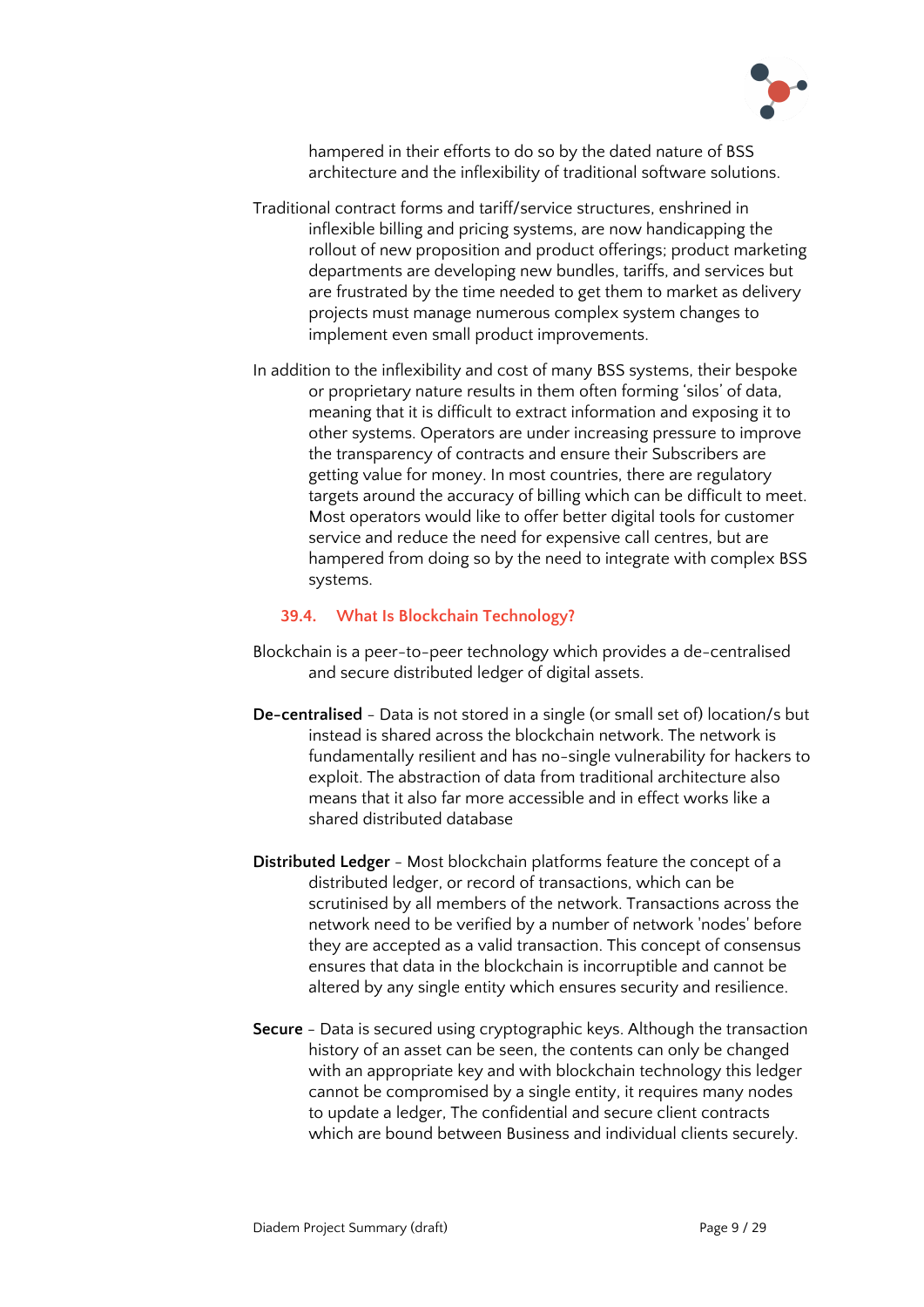

- Blockchain technology was invented to fill in the gaps where trust was actioned by a centralised system, blockchain as a technology solved the problem by distributing the trust to a node in a decentralised approach. The most successful use of blockchain is Bitcoin a decentralised cryptocurrency.
- In its initial iteration, Blockchain was conceived as method of providing a de-centralised store of value, or crypto-currency (e.g. Bitcoin), but developers quickly realised the potential for Blockchain to transact and store many different types of digital assets and information. In theory any information which can be digitised, from text to sound and image files, can be used as a digital asset.
- There are many different blockchain technologies, we shall be looking at 2 main technologies as below:
	- 1) Ethereum and
	- 2) Hyperledger Fabric.

Blockchain architecture:



For choosing a blockchain, following point are the key to build a decentralised app (DApp) on a blockchain technology

- **Platform**
- Consensus algorithm
- Network technology
- Cloud storage
- **Scalability**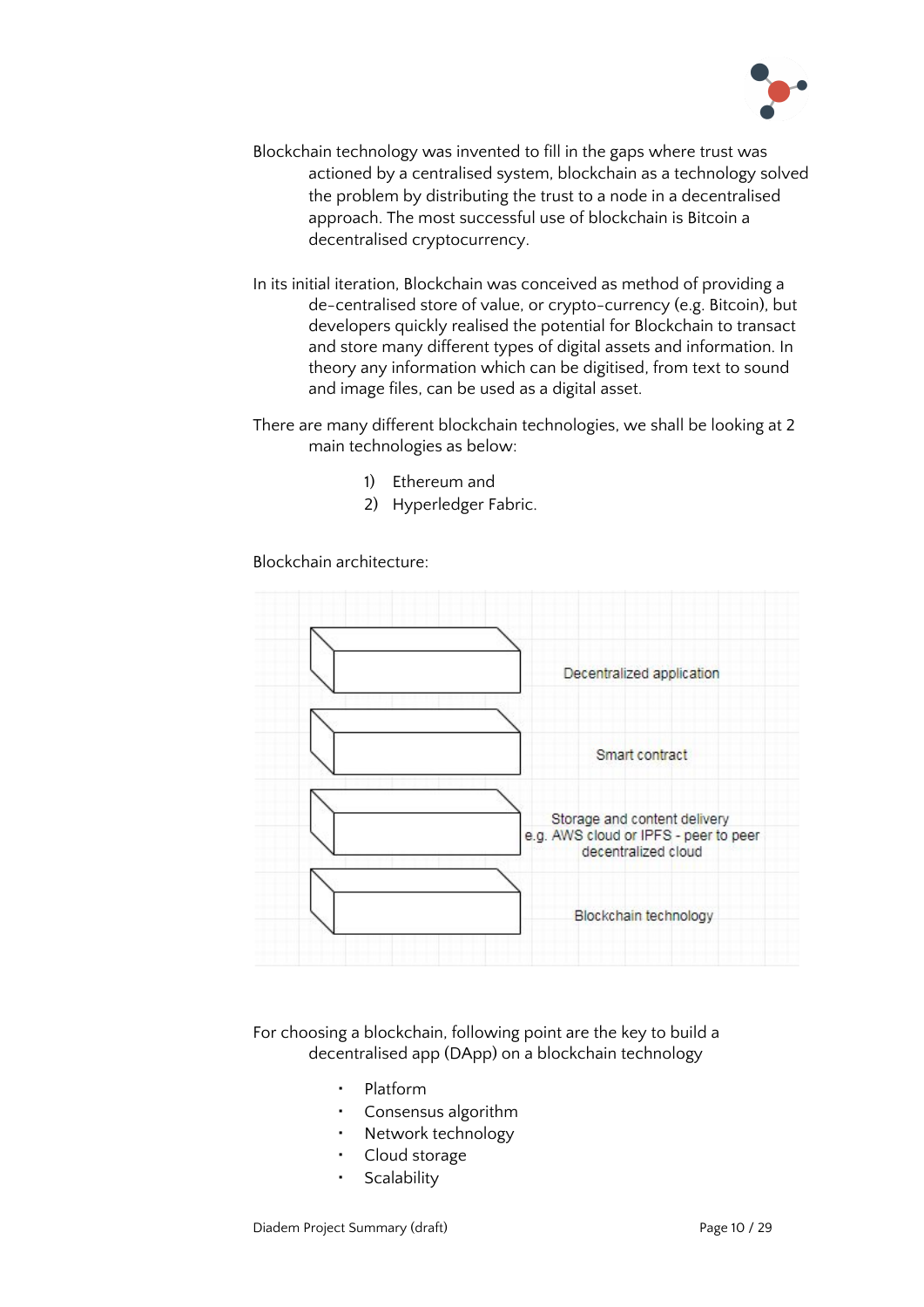

- Smart Contract
- Currency

| <b>Note</b>           | Ethereum                    | Hyperledger Fabric        |  |  |
|-----------------------|-----------------------------|---------------------------|--|--|
| Platform Type         | Generic blockchain platform | Modular blockchain        |  |  |
|                       |                             | platform                  |  |  |
| Consensus             | Proof-of-work               | PBFT (Practical Byzantine |  |  |
| algorithm             |                             | Fault Tolerance)          |  |  |
| <b>Network</b>        | Permissionless, public or   | Consortium                |  |  |
|                       | private                     | (Permissioned),           |  |  |
|                       |                             | private                   |  |  |
| <b>Smart Contract</b> | Smart contract code e.g.    | Smart contract code e.g.  |  |  |
|                       | Solidity                    | Go, Java                  |  |  |
| Currency              | Ether or Tokens via smart   | Currency and tokens via   |  |  |
|                       | contract                    | chaincode.                |  |  |
| Scalability           | Scalable implementation of  | Consensus algorithms      |  |  |
|                       | Ethereum is achieve         | supports                  |  |  |
|                       | business transactions       | scalability.              |  |  |

Table 1 Generic difference between 2 Blockchain technologies.

#### **Platform :**

Hyperledger Fabric, Corda and Ethereum platforms have very different visions with respect to possible fields of application. Development of Corda is based on financial services applications. Fabric provides a modular and extendable architecture that various applications in different industries, from banking and healthcare over to supply chains.

Ethereum is independent and very generic for its field of application. It is not modularity in contrast to Hyperledger.

#### **Consensus:**

With Ethereum, all participants have to reach consensus over the order of all transactions that have taken place, irrespectively of whether a participant has taken part in a particular transaction or not. The order of the transactions is crucial for the consistent state of the ledger. If a definitive order of transactions cannot be established there is a chance that double-spends might have occurred, that is, two parallel transactions transfer the same coin to different recipients, thus making money out of thin air. As the network might involve mutually distrusting and anonymous parties, a consensus mechanism has to be employed that protects the ledger against fraudulent or adverse participants that attempt double-spends. In the current implementation of Ethereum, this mechanism is established by mining based on the proof-of-work (PoW) scheme. All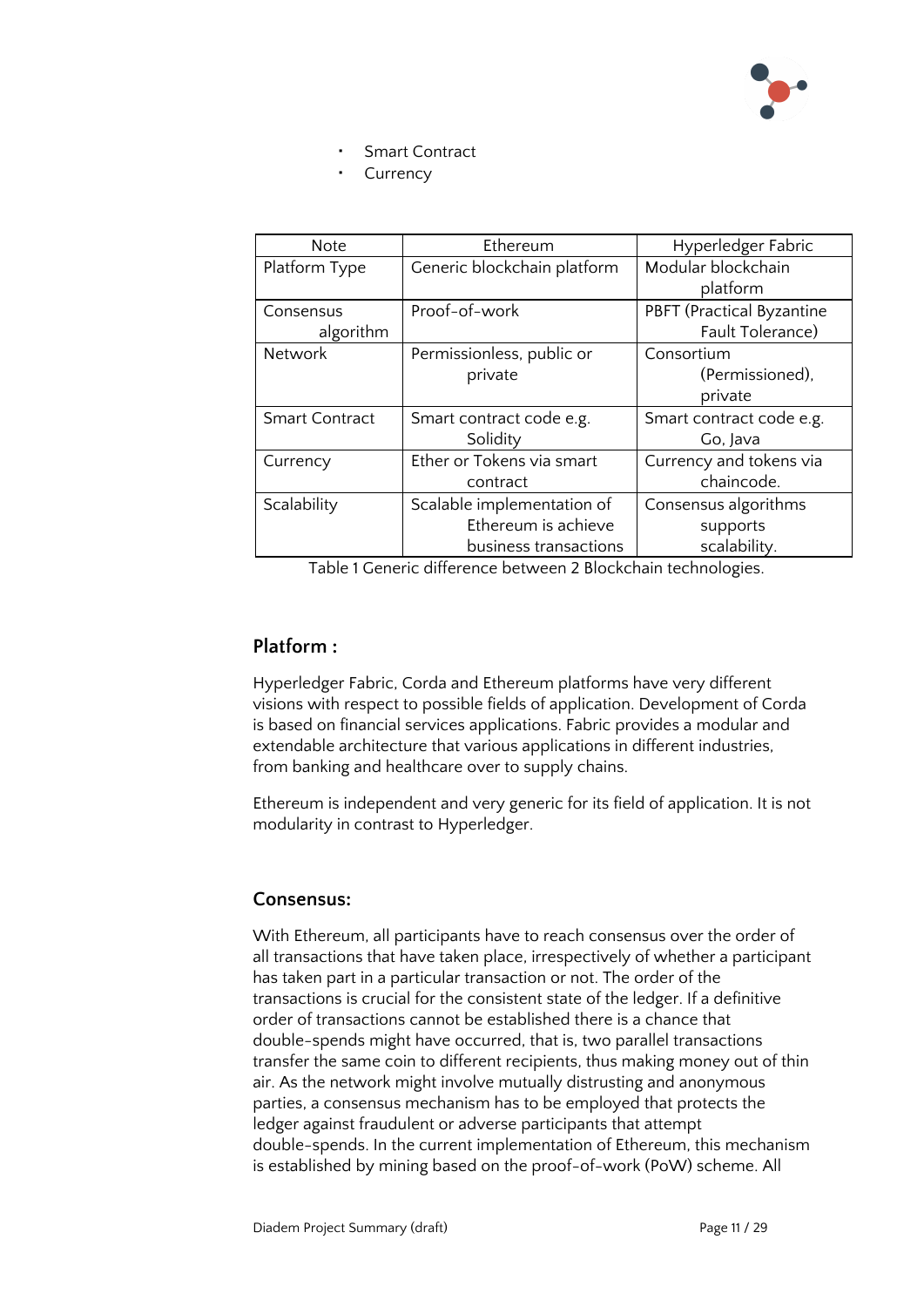

participants have to agree upon a common ledger and all participants have access to all entries ever recorded. The consequences are that PoW unfavorably affects the scalability.Concerning the data stored on the ledger, even though records are anonymized, they are nevertheless accessible to all participants, which is problematic for applications that require a higher degree of privacy.

In contrast to Ethereum, Fabric and Corda interpretation of consensus is more refined and does not merely boil down to mining based on PoW or a derivative thereof. Due to operating in a permissioned mode, Fabric and Corda provide a more fine-grained access control to records and thus enhance privacy. Furthermore, a gain in performance is achieved as only parties taking part in a transaction have to reach consensus.

#### **Smart Contract:**

Smart contracts (smart contract code) is designed to be written in Go or Java for Fabric, in Solidity for Ethereum and in Java or Kotlin for Corda. In Fabric, the term "chaincode" is used as a synonym for smart contract. As an illustrative example, the reader is reminded of the usage of a smart contract code in the consensus mechanism of Corda in order to ensure transaction validity. However, there is a notable difference between Fabric and Ethereum on the one hand and Corda on the other that is connected to the second way the "smart contracts" term is used. For Corda, smart contracts not only consist of code but additionally are allowed to contain legal prose. The Corda was explicitly designed to account for the highly regulated environment of the financial services industry. Both Fabric and Ethereum lack this feature.

#### **Currency:**

Ethereum is designed on a build-in crypto-currency called *Ether*. It is used to pay rewards to nodes that contribute to reach consensus by mining blocks as well as to pay transaction fees. There-fore decentralized apps (DApps) can be built for Ethereum that allow monetary transactions. Furthermore, a digital token for custom use cases can be created by deploying a smart contract that conforms to a pre-defined standard for one's own currencies or assets.

Fabric and Corda do not require a build-in cryptocurrency as consensus is not reached via mining. With Fabric, however, it is possible to develop a native currency or a digital token with chaincode. For Corda, a digital currencies or tokens is not possible..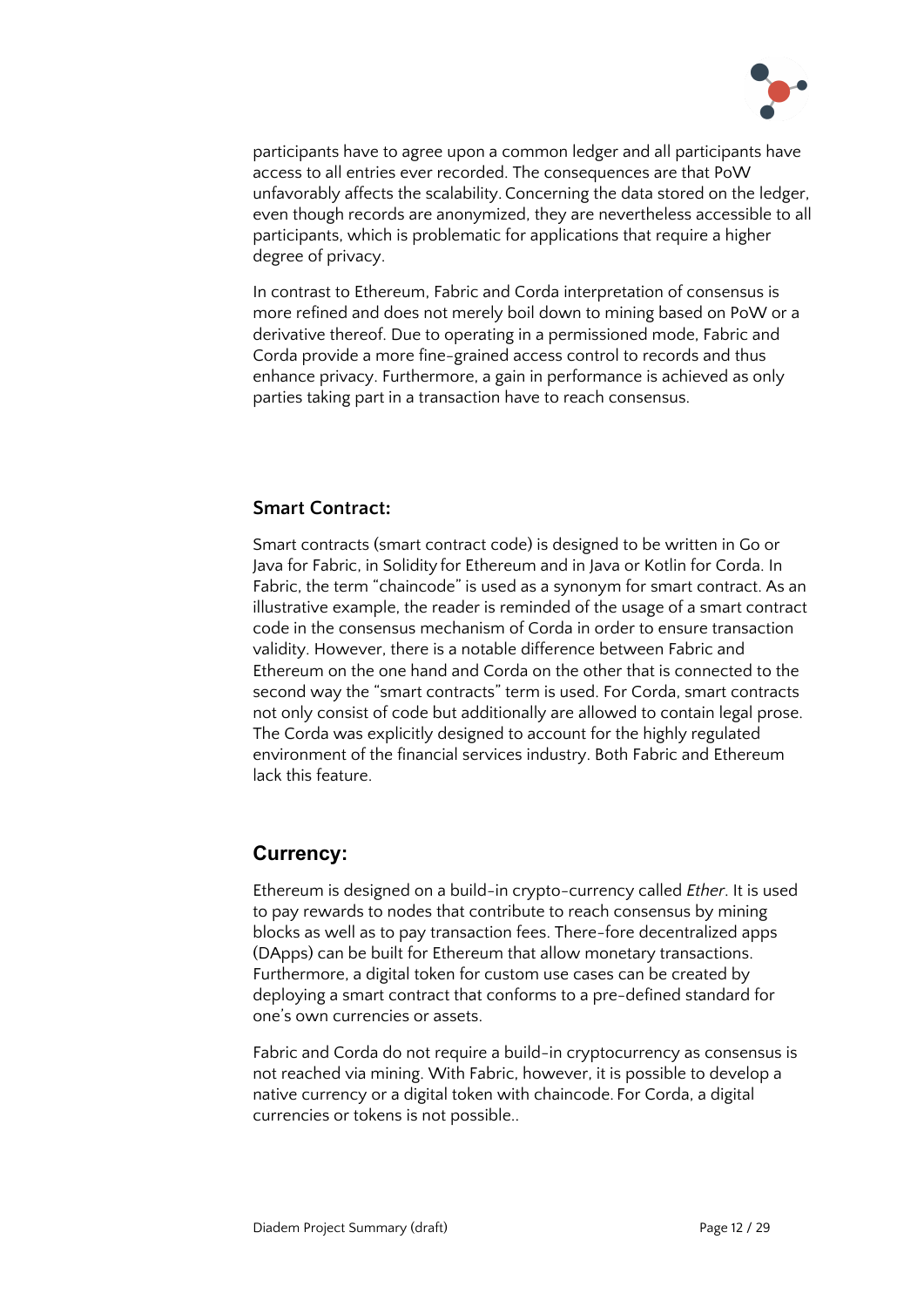

#### **39.4.1. Scalability:**

<span id="page-12-0"></span>Scalability is a bottleneck for blockchain technologies where some of the applications requires thousands of tps (transactions per seconds). Following are the scalability seen on different blockchain platforms:

- Bitcoin: Scalability of 6 tps
- Ethereum: Scalability of 20 tps per node.
- Ethereum: 7 tps per node for ERC 20 (smart contract on the Ethereum blockchain).

The reason for the scalability bottleneck is due to the consensus algorithm used by the underlying platform, which provides the highest level of security, it obviously comes at a cost of scalability. Consensus algorithm is such that every node in the network can validate, authenticate and process every transaction on the blockchain. Recall that blockchains have one inherent critical characteristic  $-$  "decentralization"  $-$  which means that every single node on the network processes every transaction and maintains a copy of the entire state.

#### Scalability solution:

- Ethereum in effort to provide scalable solution, it is proposing to provide two-layer solution to provide transactions and smart contract scalability.
	- Layer 1 sharding
	- Layer 2 sidechain (off-chain transactions) e.g. Plasma.
- There are two main paths to improving blockchain scalability. The first (["sharding"](https://github.com/ethereum/wiki/wiki/Sharding-FAQ)) involves creating better-designed base-layer blockchain protocols, which still maintain most of the desired decentralization and security properties of a blockchain that we see in the simple designs available today but only require a small percentage of nodes to see and process every transaction, allowing many more transactions to be processed in parallel at the same time. The second involves creating "layer 2" protocols that send most transactions off-chain and only interact with the underlying blockchain in order to enter and exit from the layer-2 system and in the case of attacks on the system.
- One of the assets that can be housed in the Blockchain is Smart Contracts essentially secure code containers which can not only store contractual information but can execute changes and operations depending on certain pre-set conditions. This 'self-execution' allows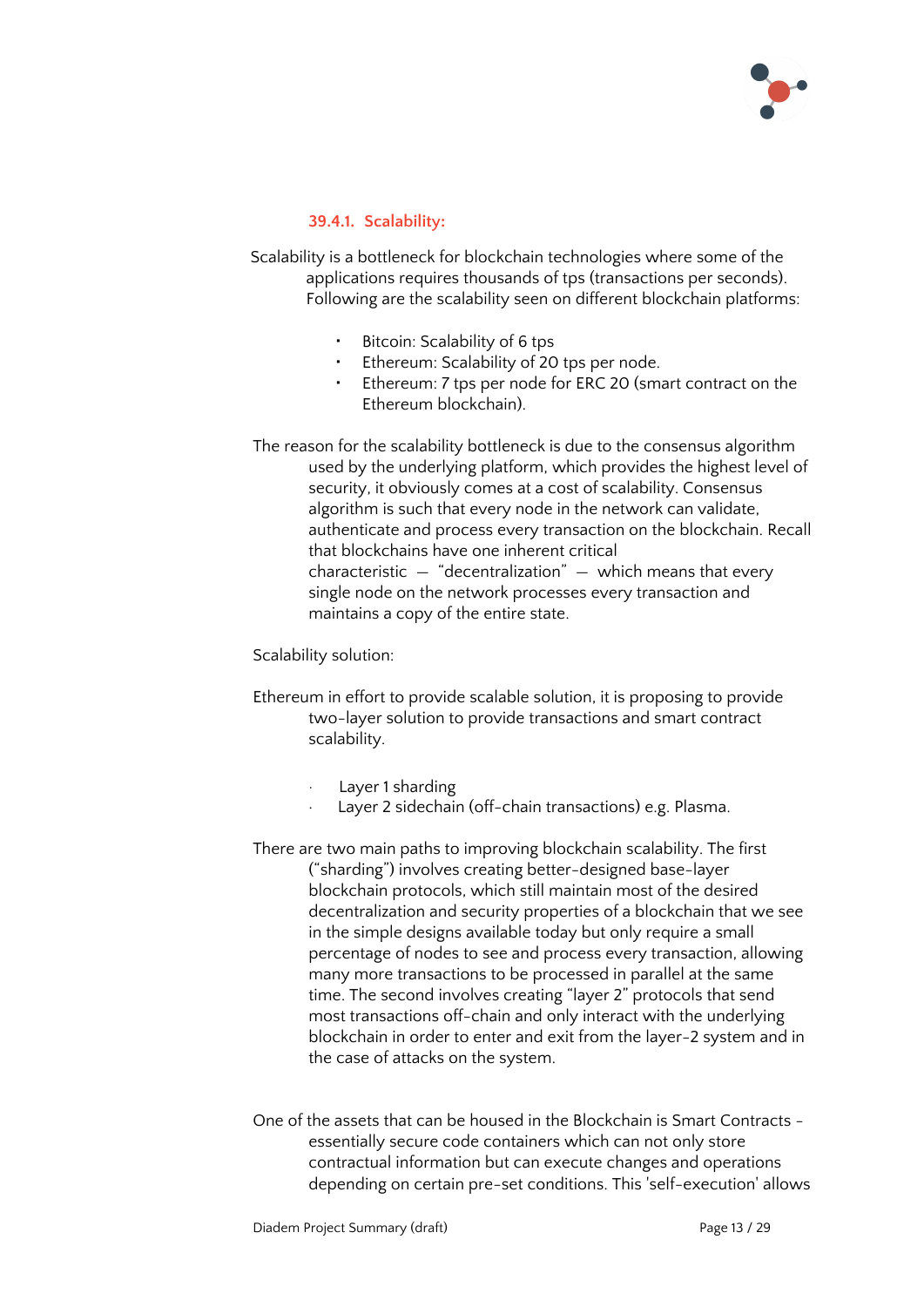

the contracts to function outside of traditional architecture and therefore to be far more flexible and accessible.

The combination of the accessibility and security of Blockchain network platforms with the functionality of smart contracts has huge potential in many areas. Previously many projects have focussed on building the core Blockchain and Smart Contract platforms, but as this development matures new projects such as Wire are emerging which can look at how this combination of technologies can be applied to solve specific real-world problems.

#### <span id="page-13-0"></span>**39.5. How Wire will solve the problem through use of the blockchain**

The Wire solution applies blockchain technology to overcome many problems around the cost, flexibility, and scalability of business support systems faced by MNOs, and to provide extensive opportunities to enhance product offerings and customer experience.

#### These include:

- **A shared view** the smart contract is abstracted from the Operator and exists on the blockchain allowing direct interaction by both Operator and Subscriber. Both parties can inspect the contract for full transparency and have a shared view of billing and contract situation; this will reduce misunderstandings and reduce billing enquiries.
- **New products, services and bundles** The abstraction of the contract from proprietary and 'hard-wired' BSS allows greater flexibility to build new deal types and offer different products to customers.
- **Easy billing** The Subscriber is billed through an app. No need to send out paper bills.
- **Easy and instant secure payments** Subscribers pay their bills directly in the app. Payments are made via the blockchain and the Operator receives the balance lightning fast. There shall be an option for secure payments via cryptocurrency.
- **Targeted and conditional messaging** The contract can be analysed for certain product and usage conditions, and targeted messaging sent to the subscriber app to promote new offerings, offer top-ups, etc.
- **A scalable solution** freeing the billing and contracting processing from physical hardware and constraints significantly improves the Operators ability to scale to explore new expansion opportunities.
- **The flexibility to respond to changing conditions** the contract mechanism give the operator the ability to change the contract to meet new market challenges and respond to new prospects.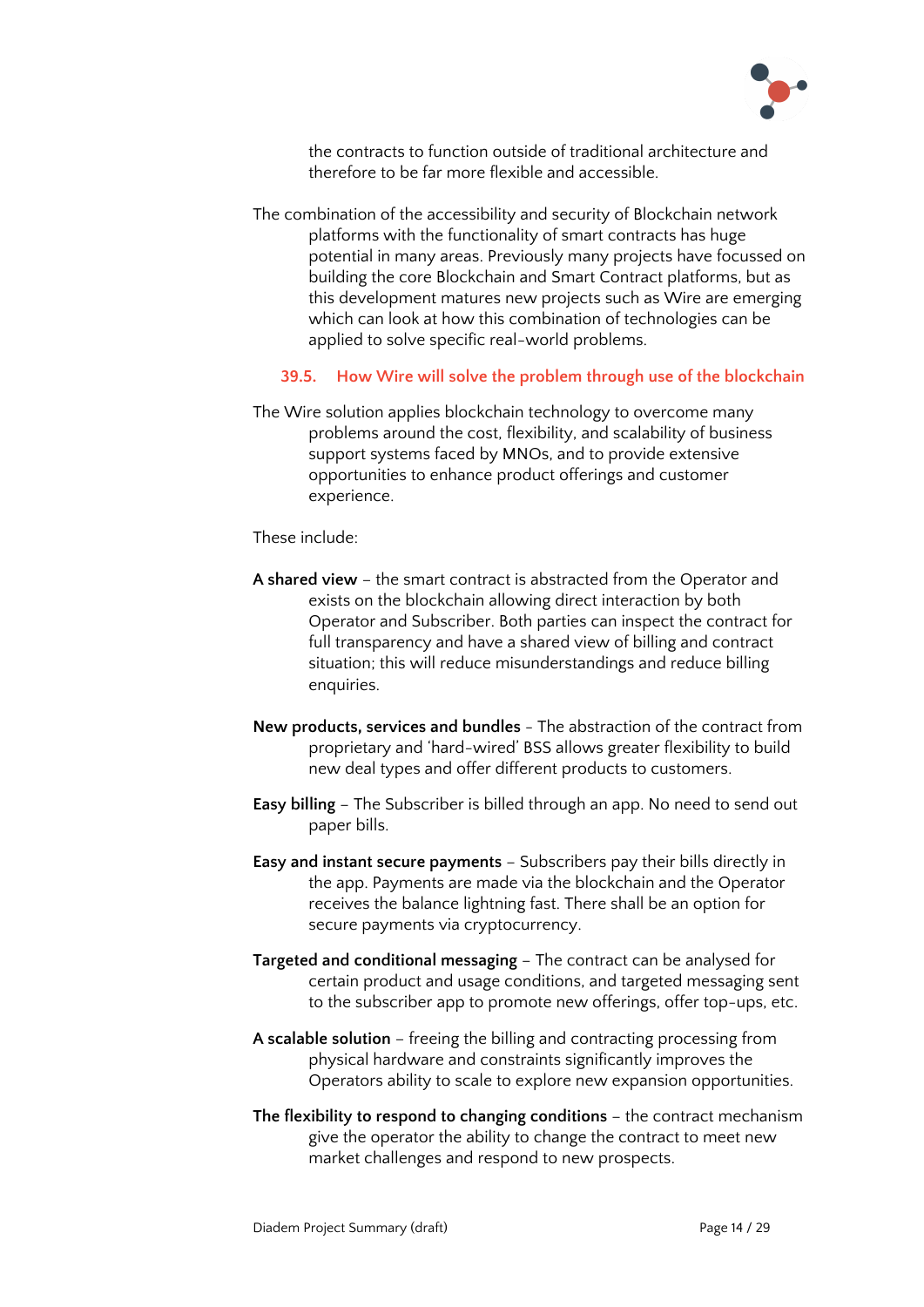

- **Confidential and secure client contracts –** Using consortium blockchain technology i.e. permissioned and private decentralised ledgers, the mobile operator shall be able to maintain the contract complete confidentiality with respect to other clients on same decentralised ledgers.
- **Secure communications –** The DApp shall be securely connecting the Smart contract with the Subscriber app and Business app.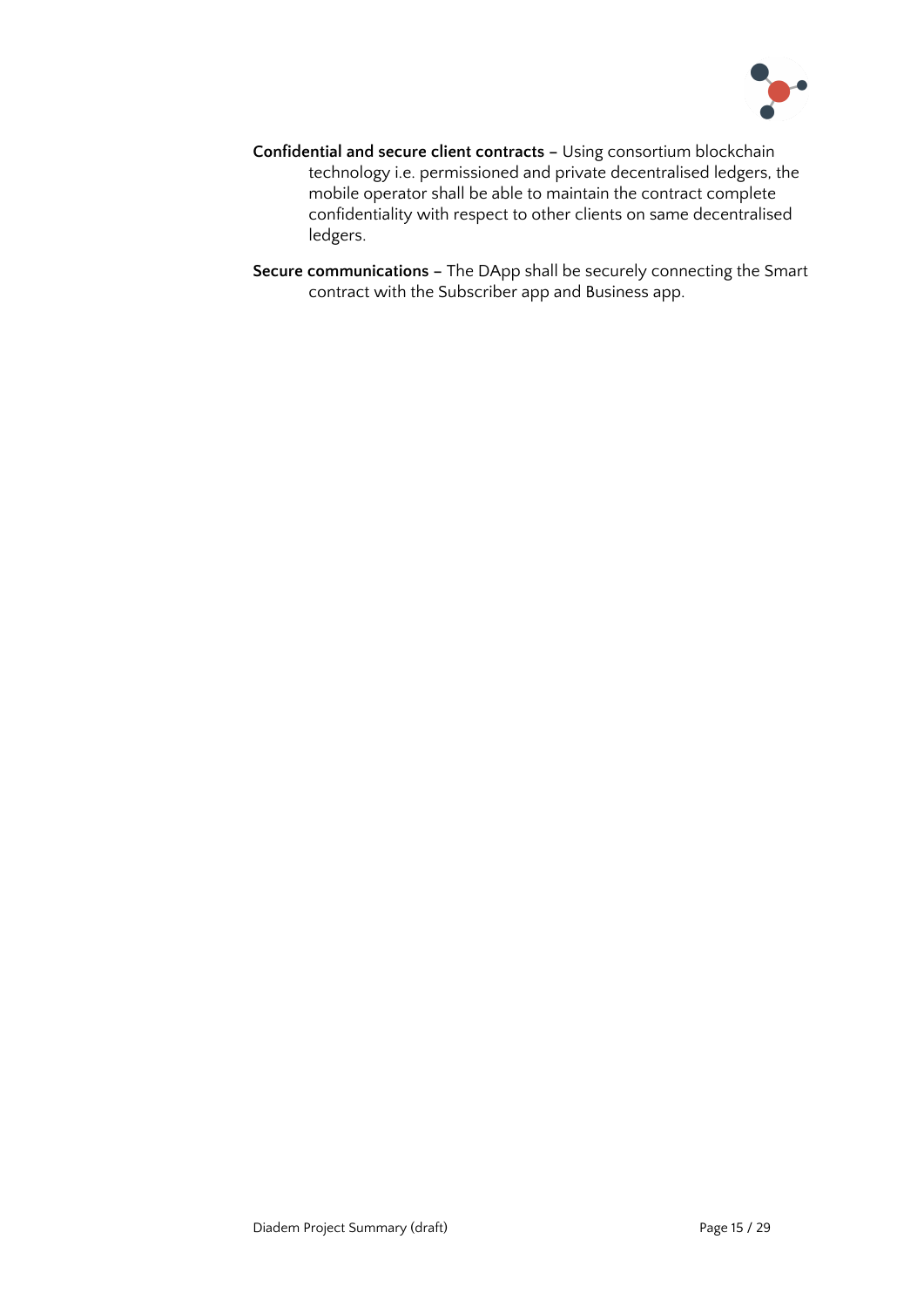

# <span id="page-15-0"></span>**40. The Wire Solution – Selected Use Cases**

Using its experience of mobile telecoms operations, the Wire project has identified several use cases. Further cases will be considered as a result of the project's collaboration with MNO partners.

#### <span id="page-15-1"></span>**40.1. Building a contract**

- Building a contract for a Subscriber will be easy using the Wire Solution. The solution allows simple tariff and product structures to be built directly into the Smart Contract. Whilst this simplification will challenge the complex interdependent tariff and usage relationships that many Operators have been bound to use by current BSS technology, it will hugely improve the flexibility to provide mobile contracts which offer better value for their customers, and the transparency of the solution will allow the Subscriber to have a far clearer understanding of how their mobile plan works.
- When the Wire Subscriber App is first opened on the Subscriber's device, they are presented with a start-up wizard. The user enters basic information including some straightforward security responses and the app then checks whether the Subscriber already has an existing contract. If no existing contract is found, the app creates a blank smart contract on the Blockchain and populates it with some basic contact information.
- The contract contains two key parts; the smart contract which contains the product and tariff structure for the subscriber's deal; and general terms and conditions.
- When the Subscriber is ready to discuss a deal with an Operator, they provide the Operator Agent with the Operator key. This can be done by exposing a QR code to the Agent when in a face-to-face situation, e.g. a retail conversation, or by sending a secure message to the agent via the app. Using the Operator Key, the agent now has the ability to inspect their existing contract and offer a better deal for the Subscriber.
- The Operator Agent can then build a deal directly with the customer using the Wire Agent Tool. The Agent drags and drops tariffs, booster packs, devices, and other products and services into a sample contract – a facsimile of a real contract showing exactly what the final agreement will contain. This is then sent to the Subscriber App for the Subscriber to consider. When a deal has been agreed, the customer signs the contract using their private Subscriber key and the deal is transposed from the 'sample' contract into the actual smart contract on the Blockchain.
- The Operator's provisioning systems are informed automatically via the Wire API and the contract can be inspected to obtain the necessary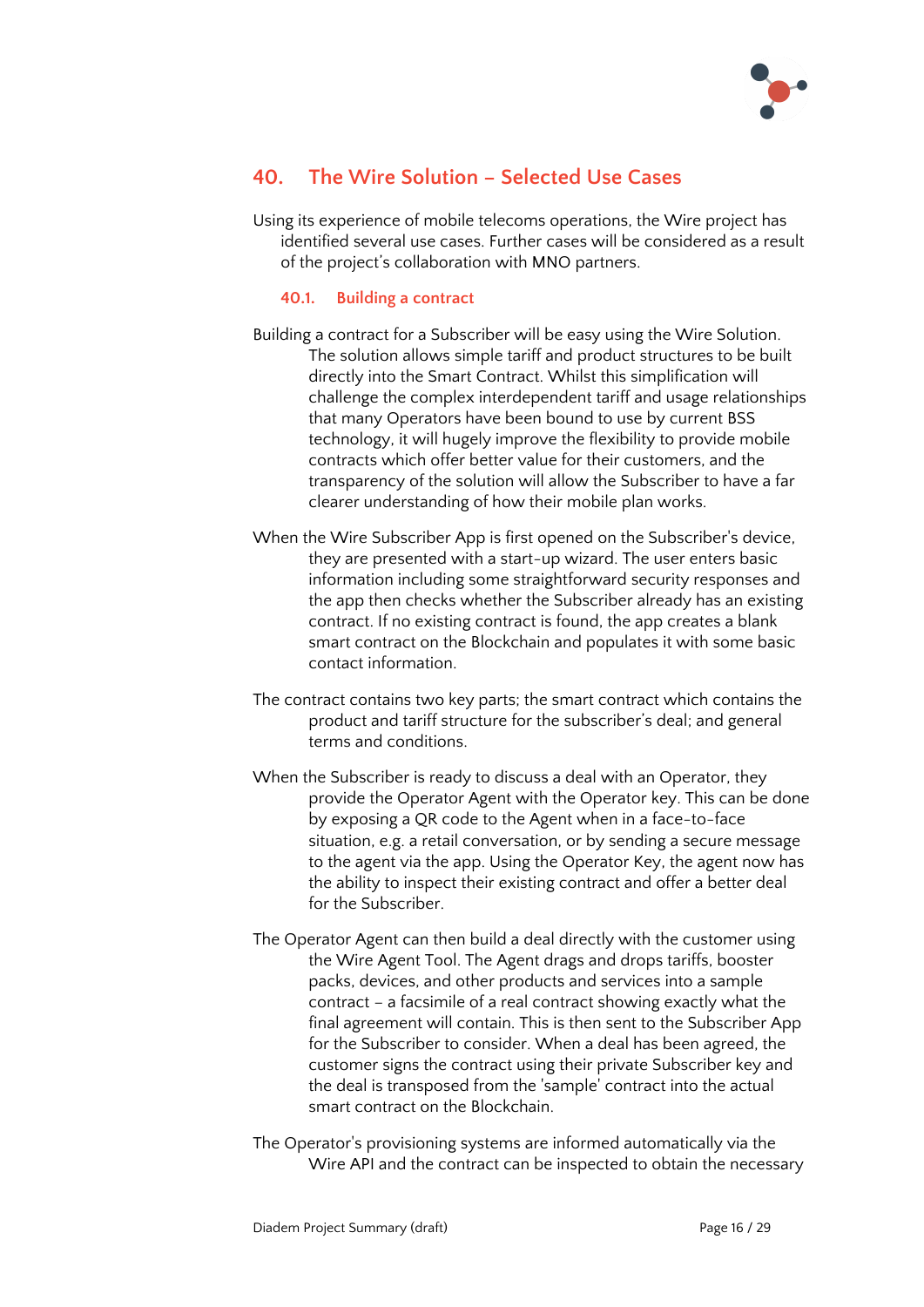

set-up information. Alternatively, the Operator can obtain details of all newly contracted customers via a report from the Wire search tool.

- If an agreement is not reached and the subscriber clicks to reject the offer, the Operator Key is invalidated for security reasons. A new one is generated when the Subscriber next re-opens a deal discussion.
- In theory, a deal can be discussed, built, signed and provisioned in minutes. The transparency of the contract allows the customer to obtain the best deal possible and ability of the Agent to build contracts rapidly and flexibly means that Operators can begin to offer far more tailored customer offerings.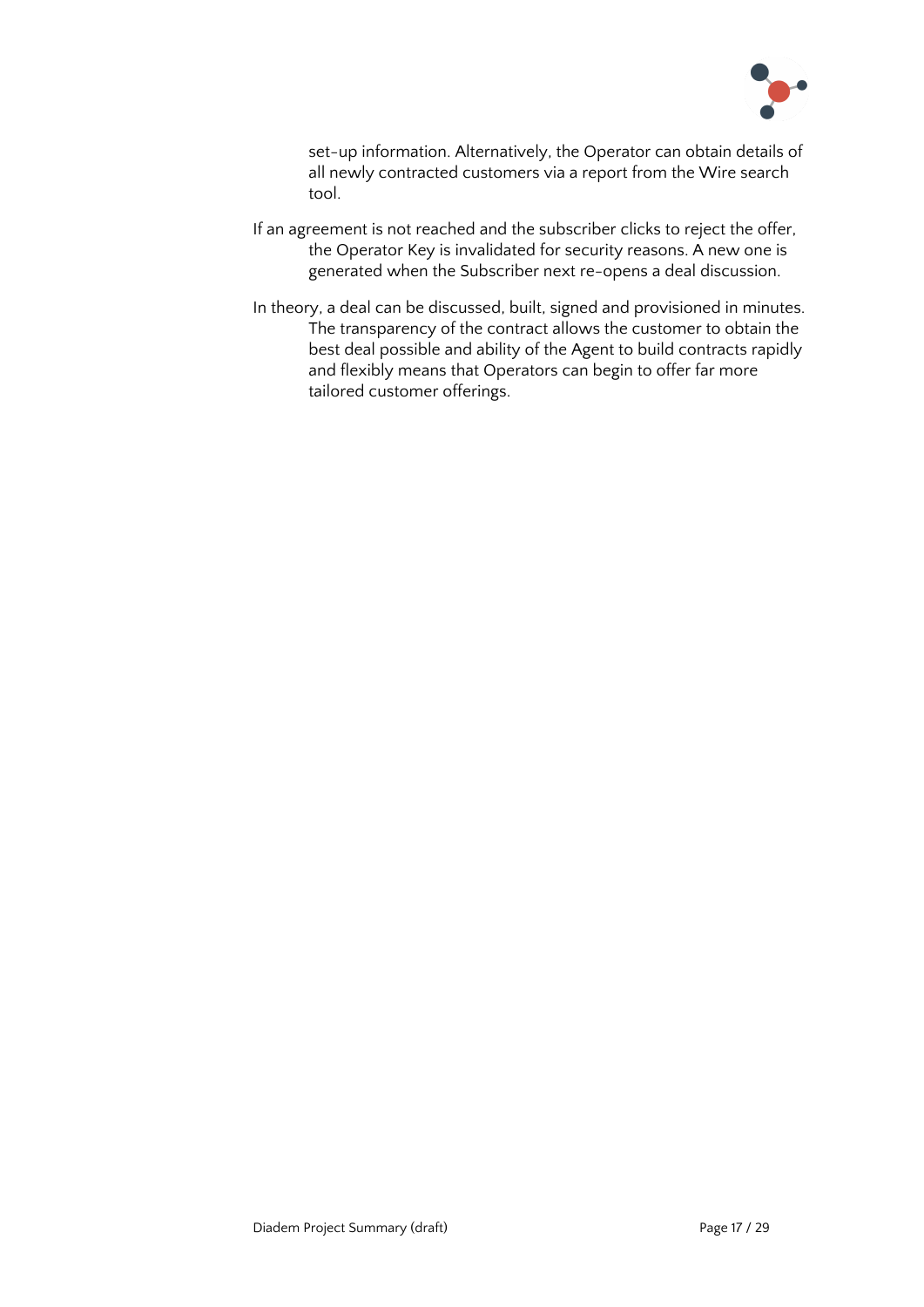

#### <span id="page-17-0"></span>**40.2. Contract signature**

- When a contract deal has been agreed both the Subscriber and agent provide specific approval using the Subscriber app to form a contract. This approval is recorded in the contract with a timestamp. Both the Operator and Subscriber must provide their keys to record this approval. The Subscriber key is provided automatically by the Subscriber app (after the Subscriber has entered their pin code as additional validation). The Operator key is provided by the Operator agent in the form of a QR code which is scanned by the Subscriber app. The QR code would also provide additional information to be recorded in the contract, such as agent ID.
- The contract is enforceable as soon as it is validated in the blockchain. The whole process from approval to validation should take minutes.

#### <span id="page-17-1"></span>**40.3. Subscriber Billing**

- The Subscriber bill is calculated directly within the Subscribe App using the product and usage event data extracted from the Smart Contract. The Subscriber can view their bill directly on their device and make the appropriate payment. No paper bill is issued, but the Subscriber App can send an electronic version of the Bill to the Subscriber's e-mail as an option.
- The Subscriber App allows the Subscriber to view their allowances, usage, top-ups, etc. for complete bill and consumption transparency
- The Operator has the option of including helpful notes against each tariff or product which may explain why it appears on the bill in the way that it does. For example, 'If you don't have our Worldwide Roaming add-on, this call might be chargeable.' This messaging will help to reduce billing enquiries to the Operator's call centre.

#### <span id="page-17-2"></span>**40.4. Credit and Billing Cycles, and Payments**

- The Smart Contract contains two values (set when the contract is signed) which determine the mechanism for billing and customer credit.
- **Bill Limit** The bill limit is a numeric value which sets a maximum time after a weekly or monthly bill has been generated by which the customer must pay the balance of the bill. For example, if the bill limit is set at 4 weeks the customer must pay their bill within 4 calendar weeks.
- The application will provide reminders when 50%, 75%, and 90% of the limit has expired, and a final warning at 95%. If the bill limit expires, the application will set a flag in the contract to report the limit has been breached. The Operator can use this flag to search for all subscribers which have gone beyond their bill limit for collections purposes.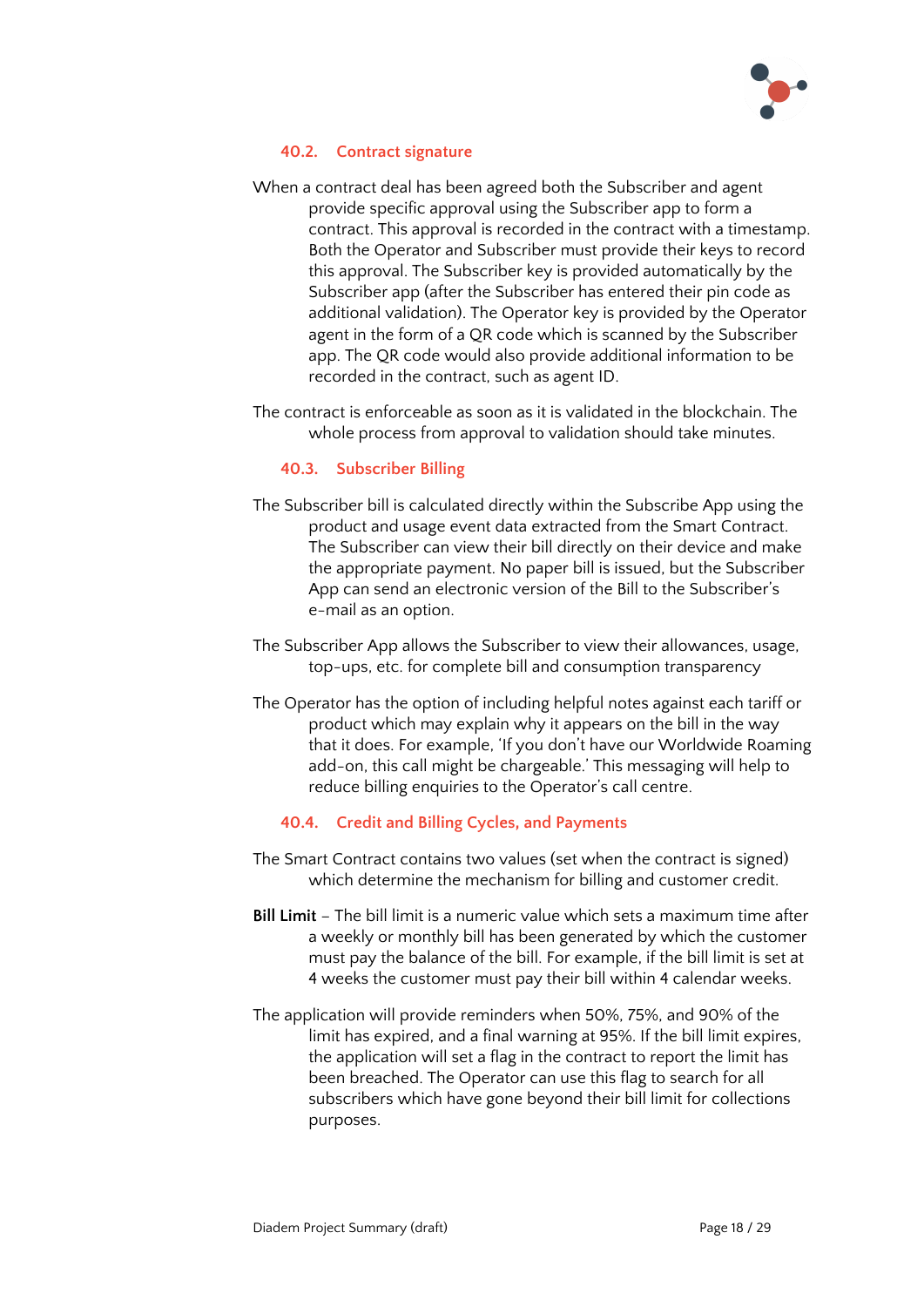

Setting a bill limit flag sets the app to 'bundle' billable events within a set period into a regular traditional bill.

If no value is specified for Bill Limit the Credit Multiplier is used.

- **Credit Limit** Setting the credit limit means that billing occurs on a rolling basis. Instead of a regular bill, the Subscriber is presented with a rolling balance. The credit limit determines 'unpaid balance' the customer can accumulate before a flag is set in the Smart Contract to say that the limit has been breached. Again, the application will provide multiple warning as the credit limit is approached.
- Subscribers can pay their balances directly from the Subscriber App using the built-in currency wallet. The funds are sent directly to the Operator via the blockchain. As an option, the Subscriber app can e-mail a receipt for the payment to the Subscriber.

#### <span id="page-18-0"></span>**40.5. Billing and Contract Inspection**

- The Wire Solution includes a desktop and tablet App for Operator agents to view both the smart contract and billable events. As all contract and event information is contained in the smart contract, the agent will have exactly the same view as the Subscriber which facilitates easier billing query support.
- The Subscriber can view their bills and recent usage using the Subscriber app.
- If a change is made to the pricing or terms by the Operator, the Subscriber app notifies the Subscriber automatically.

#### <span id="page-18-1"></span>**40.6. Subscriber Messaging and Identification**

- The Wire solution provides a messaging centre app to the Operator through which they can send messages to Subscribers. These messages are displayed in the application. The messaging solution provides assistance in formatting the message so that it can be viewed correctly on a device and contains several pre-set responsive messaging templates.
- Important messages can be marked as a 'recordable event' which forces the Subscriber to confirm that they have been read and this fact is recorded in the smart contract.
- The Wire solution also provides a simple reporting tool which allows the Operator to pull-off list of Subscribers who have specific contract features such as tariffs, contract expiry dates, etc. These lists can be used with the messaging centre to easily send messages to specific Subscriber groups.

#### <span id="page-18-2"></span>**40.7. In-Life Contract Variation and Care**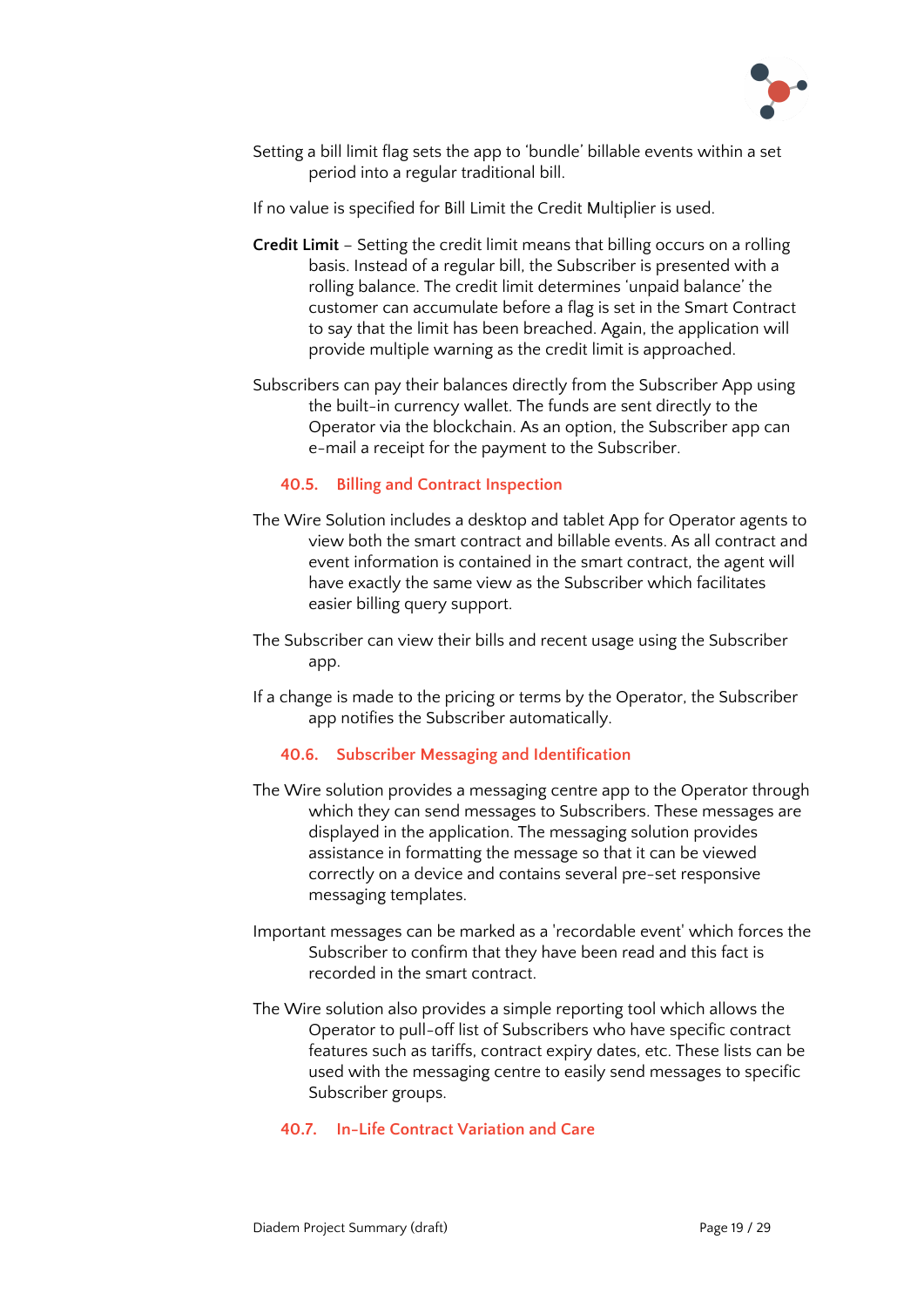

- Network Operators do their utmost not to change pricing, allowances, or terms whilst the contract is in effect. However, it is not uncommon that a change in the economic or regulatory landscape occurs during the contract lifetime forces the Operator to alter the terms of the contract. This can often be a difficult exercise for the Operator, especially those using legacy or complex BSS systems. The challenges of identifying all impacted Subscribers (e.g. those on a specific tariff), of communicating the reasons for the change and its impact to those Subscriber, and in applying the contract change itself, can be extremely painful and risky.
- The Wire solution makes this process far more straightforward. Firstly, Subscriber smart contracts can be readily inspected to determine which Subscribers have the specific terms or price-points which need to be altered. Then, appropriate messaging can be pushed to the Subscriber app for those Subscribers identified and an acknowledgement recorded that the Subscriber has read and understood that communication.
- Finally, the changes can be applied directly to the smart-contract by the Operator (using the Operator key to access the contract). If required, a further communication can be sent to the Subscriber confirming the changes have been made, but in all cases the application will automatically alert the Subscriber that a change has been made to the contract.
- In some circumstances, the Operator may need to the Subscriber to specifically accept or reject the proposed changes. This can be done via the app and a flag registered in the contract to record this event. If the Subscriber rejects the change, and if the legal terms of the contract allow them to do so, they may trigger a contract cancellation process.
- In-life contract variation may also occur where an Operator Subscriber Care agent might (providing they have the appropriate internal approval) change the contract terms for the Subscriber to rectify a problem, or for example apply a discount to compensate the Subscriber for some inconvenience. In this case, the Subscriber can approve the contract variation in real-time using the app and feel confident that the issue will be rectified 'on the call'.
- The Wire Solution provides a method for mass application of contract variations and a App through which care agents can apply changes for specific Subscribers.
- All contract changes are logged in the smart-contract and can be viewed by either the Operator or Subscriber.

#### <span id="page-19-0"></span>**40.8. Lock/Suspend Billing**

If a device is reported lost or stolen, or if the Operator needs to stop the Subscriber from being billed for another reason, the Operator can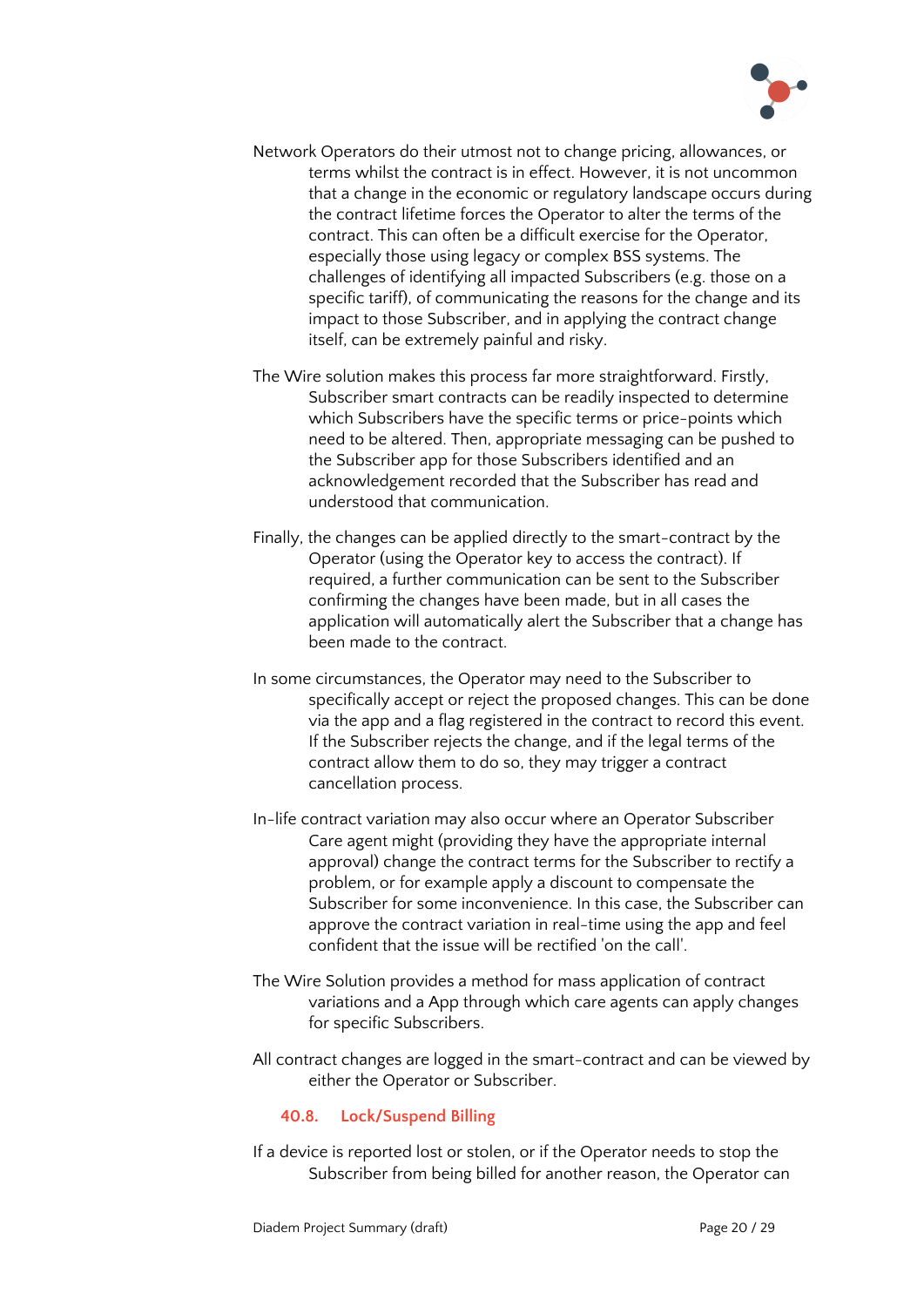

set a 'lock' flag in the smart contract which stops any subsequent usage events being billed in the Subscriber app (until the flag is reset).

#### <span id="page-20-0"></span>**40.9. Allowance Alerts**

The application will automatically monitor the Subscriber's usage and notify them when they approach their usage allowance limit. This will prevent users overspending and support the Operators efforts and obligations to ensure Subscribers do not fall into debt.

#### <span id="page-20-1"></span>**40.10. Portable Contracts**

- Because the smart contract is both de-centralised and is 'electronic' it is far more transparent.
- The Subscriber can choose to expose the contract terms to other parties who can scrutinise their contract duration, allowances, and pricing, and who may be able to offer a better deal. To do this the Subscriber would unlock their application, visit the relevant contract screen, and opt to show the contract details. The app would then generate a Quick Reader (QR) code which could be scanned by the third-party. The QR would direct to a secure file which would provide contract and pricing information.
- This case facilitates better competition in the market and ensures contracts to ensure that the Operator is providing the best value for the Subscriber. This is key industry issue in many countries with regulatory bodies placing increasing pressure on Operators to improve the transparency, simplicity and fairness of contracts.

#### <span id="page-20-2"></span>**40.11. Further Use Cases (The Waiting Room)**

In addition to the use cases outlined above, the project will consider the following functions:

- Contract cancellation/termination (using conditional checks to determine whether a contract can be ended any subscriber cancellation charge)
- Advertising/promotion through the app based on the Smart Contract conditions, e.g. promoting a top-up as the user approaches their usage allowance cap.
- On demand premium content ordering and unlock.
- Credit checking using information from the smart contract
- Porting process initiation
- **Out of Allowance Alerting**
- Know Your Customer (KYC) and Data Protection (DPA) information – capture through the app and storage in the smart contract
- eSIM integration/interoperability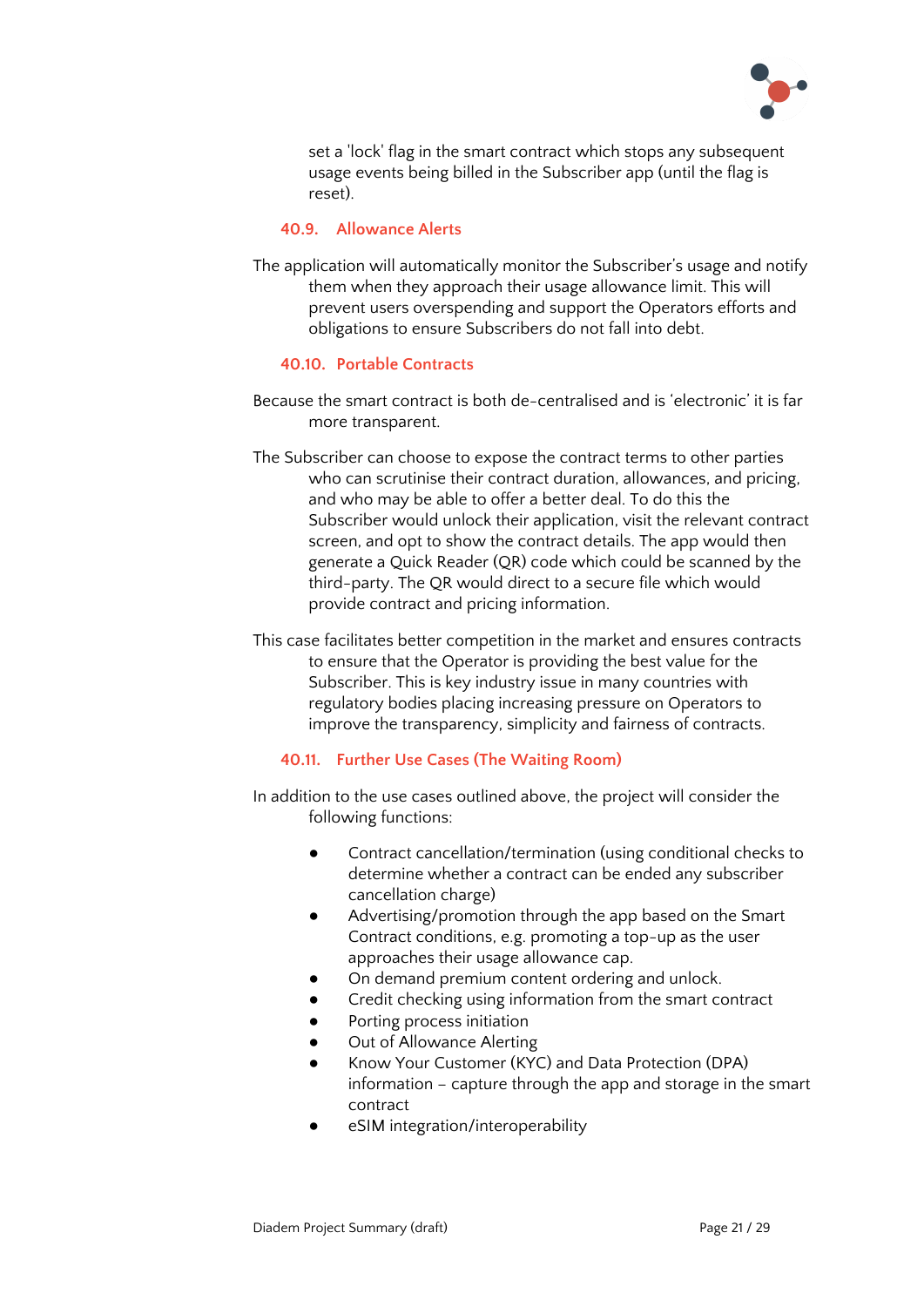

Furthermore, the project proposes to engage with MNO partners to refine and expand the use cases already identified, and to scope out new applications of the solution.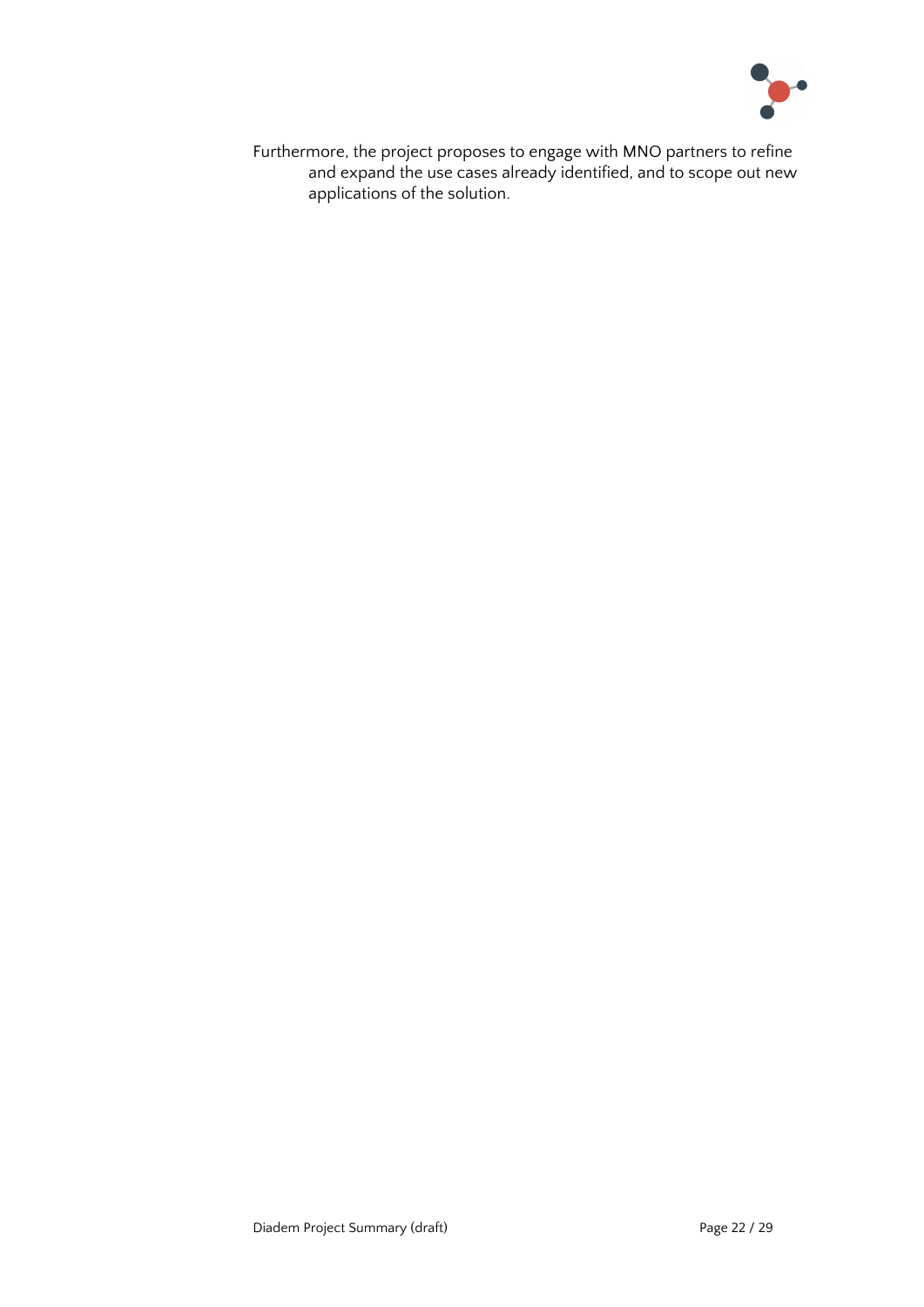

# <span id="page-22-0"></span>**41. Technical Application Overview**

#### <span id="page-22-1"></span>**41.1. Overview of The Wire Architecture**

The Wire Architecture shall employ Client/Server architecture, the Wire Smart Contract on blockchain shall act as a Server and there shall be two different applications, the Business application and Subscriber application. Security is the essential part of blockchain technology and to meet the security and trust the Client/Server architecture shall use mutual authentication using PKI and certificates.

The Wire Architecture consists of three core components:

- **The Wire Smart Contract** contains the baseline contract information such as contract term, products & tariffs, pricing, subscriber information, and service information, and a record of usage (voice, SMS, data, etc.), contract amendment history, payments, key events, etc.
- **The Wire Subscriber App** the customers control panel for their mobile service. The app reads information from the Smart Contract to provide a view of usage, spend, payments, allowances, etc. The app takes care of billing for the Operator. The customer can also make payments for products and services via a built-in wallet.

#### **The Wire Operator Control Centre** –

The Operator Control Centre consists of are four core components**:**

- **API -** the interface with the operator infrastructure through which the Operator can send usage information to the Smart Contract which is recorded in the contract and used by the Subscriber App as part of billing. The API can be used to write other information to the Smart Contract as part of controlled contract amendment events, and read key contract information for the purposes of customer care, payment tracking, etc.
- **The Messaging Centre –** capable of sending messages to subscribers.
- **The Search Tool –** interrogates customer contracts to retrieve lists of customers with selected attributes
- **The Agent Tool –** to provide customer care. The tool gives the Operator Agent a shared view of the Smart Contract and the Agent can make agreed changes to the Smart Contract. In addition, the Agent tool is used to build the initial contract with customer.
- **The Operator Wallet –** allows the Operator to store Wire Tokens as payment for usage transactions. The operator loads funds in the form of Wire tokens into the wallet and the API will trigger the wallet to deduct the charge for transacting each billing event from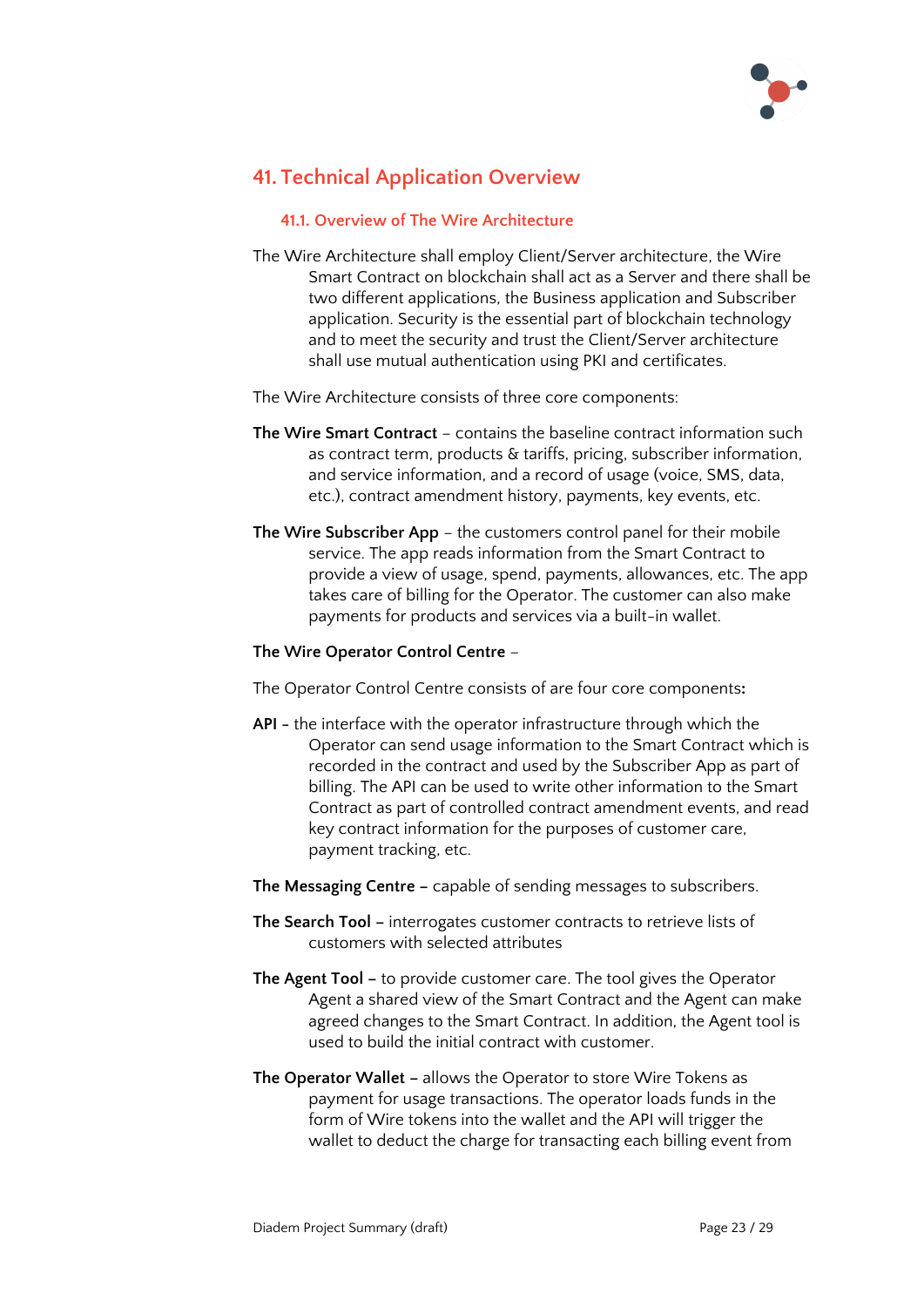



the wallet balance. The charge is transacted via the blockchain to the corporate Wire wallet.

#### <span id="page-23-1"></span><span id="page-23-0"></span>**41.2.The Smart Contract 41.2.1. Contract Design Principles**

- The intention is that the Smart Contract will be designed around Ricardian principles. One of the key benefits of Ricardian contracts is that they present electronic, cryptographically-secured contracts, in a way that they can still be read in a similar format to traditional paper-based agreements, i.e. whilst having all the features of a blockchain-based smart contract they can be outputted with the same legal structure and terminology as current contracts.
- One of the challenges for the project might be possible resistance to the solution from Operator legal teams who may be uncomfortable with the completely new form of agreement type presented by a straight blockchain smart contract. By designing the contract in such a way that it still presents in a way that resembles a traditional agreement, the project hopes to mitigate this risk.
- The project will also attempt to design the contract to be able to accommodate in-life structure changes. This will allow Wire to update the contract fields and schema to be adapted for new functionality, and new products and services that an operator may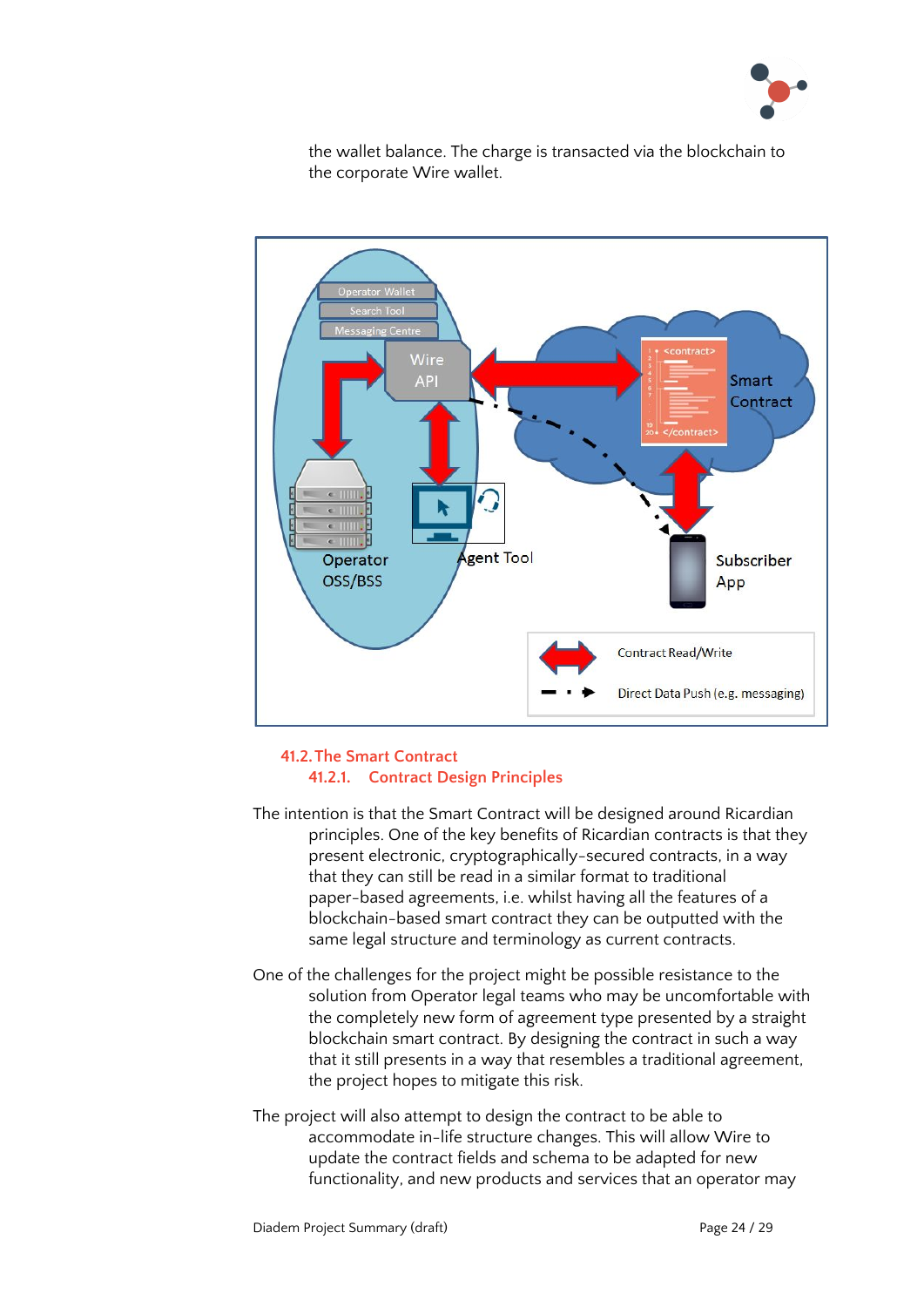

want to introduce. Whilst preserving specific terms and conditions (with the Subscriber) and core data, expanded contracts can be deployed to the subscriber base with minimal impact.

#### **41.2.2. Contract Content**

<span id="page-24-0"></span>The following file provides an outline of the information that might be contained in the Smart Contract.

#### ExampleContractCon tents.xlsx

#### **41.2.3. Contract Access Control**

<span id="page-24-1"></span>The Wire contract can be changed with two keys; the Subscriber key, and the Operator key. Both keys have full read access to the contract for complete transparency between parties. Write access differs depending on the key type.

The table below shows a *sample* of different access cases and permissions:

|           | <b>Build</b><br>initial<br>contract<br>and deal <sup>1</sup> | Write<br>usage<br>data | Write<br>personal<br>and DPA<br>data | Expose<br>contract<br>information<br>(to<br>third-party) | Update<br>pricing<br>and<br>contract<br>terms | Write<br>'Recordable<br>Event' | Make al<br>paymen<br>(paymer<br>event) |
|-----------|--------------------------------------------------------------|------------------------|--------------------------------------|----------------------------------------------------------|-----------------------------------------------|--------------------------------|----------------------------------------|
| Subscribe |                                                              |                        |                                      |                                                          |                                               |                                |                                        |
| Operator  |                                                              |                        |                                      | γZ                                                       |                                               |                                |                                        |

<sup>1</sup>Both keys are needed to build the initial deal and form the contract.

 $^{\text{2}}$  The Operator might request the Subscriber to expose contract information to chosen third-parties, but the Subscriber must give specific permission to do so. The mechanism for doing so is TBD.

#### <span id="page-24-2"></span>**41.3.The Subscriber Application**

The functions of the Subscriber Application are outlined in the Use Cases in Section 2 of this document and include contract view and signature, bill and usage viewing, and payment (via the wallet)

#### **41.3.1. The Subscriber Wallet**

<span id="page-24-3"></span>The Subscriber Wallet allows the Subscriber to make payment for their bills direct to the Operator via the blockchain. In common with the Smart Chain solution, it is likely that the project will integrate an existing wallet and payment solution to provide this functionality.

Preferably, the wallet system will allow payment in fiat currency as well as a variety of crypto-currencies.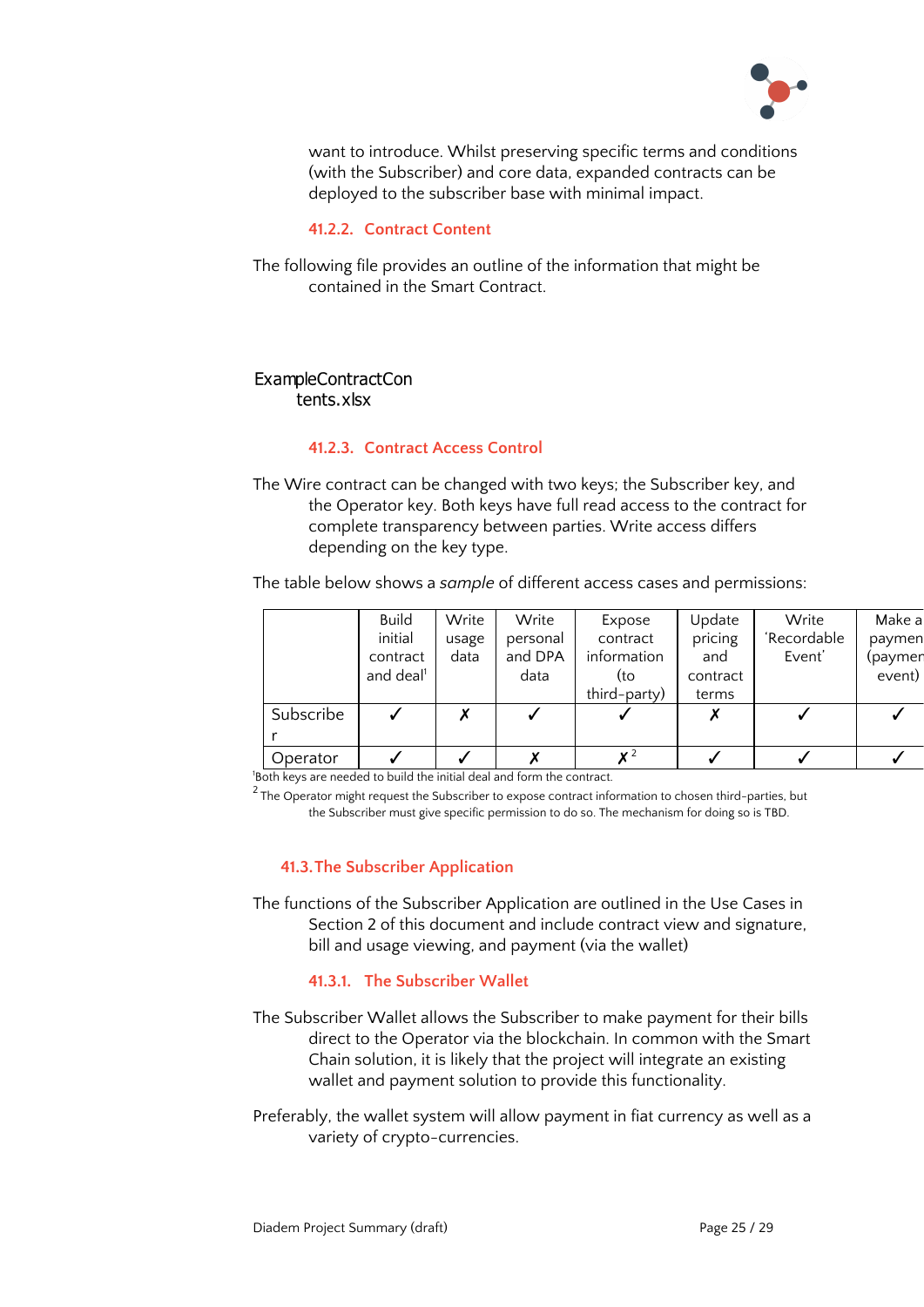

#### **41.3.2. App Maintenance and Updating**

<span id="page-25-0"></span>The application will be designed so that updates to introduce new features and optimisations can be made easily over the air (or via a download) without losing any key information such a keys or wallet balances.

#### **41.3.3. App Skinning**

<span id="page-25-1"></span>Although the general layout and functionality of the Subscriber Application will be common to all Operators, the app will allow the deployment of custom branding so that each Operator can make the app appear to be unique to them.

#### <span id="page-25-3"></span><span id="page-25-2"></span>**41.4.The Wire Control Centre 41.4.1. API**

- The Wire API provides the primary method for interfacing an Operator's core Network and Business Support Systems with the Wire smart contract on the blockchain. The API will translate usage data provided by the Operators 'back-end' systems and write it into the Smart Contract.
- Usage data is supplied to the API in the form of unique (de-duplicated) and complete (non-partial) Call Data Records (CDR) from the Operators Business Support Systems. Typically, these CDRs would be served in ASN.1 format but some Operators may use an alternative standard or proprietary format, in which case customisation of the API will be required.



The API also serves as a conduit for writing/reading contract information as part of customer care and contract amendment operation.

Although the API allows straightforward integration between the Operator BSS, it will not be a plug'n'play component as each MNOs architecture and data standards is likely to be different and configuration of the API will be needed.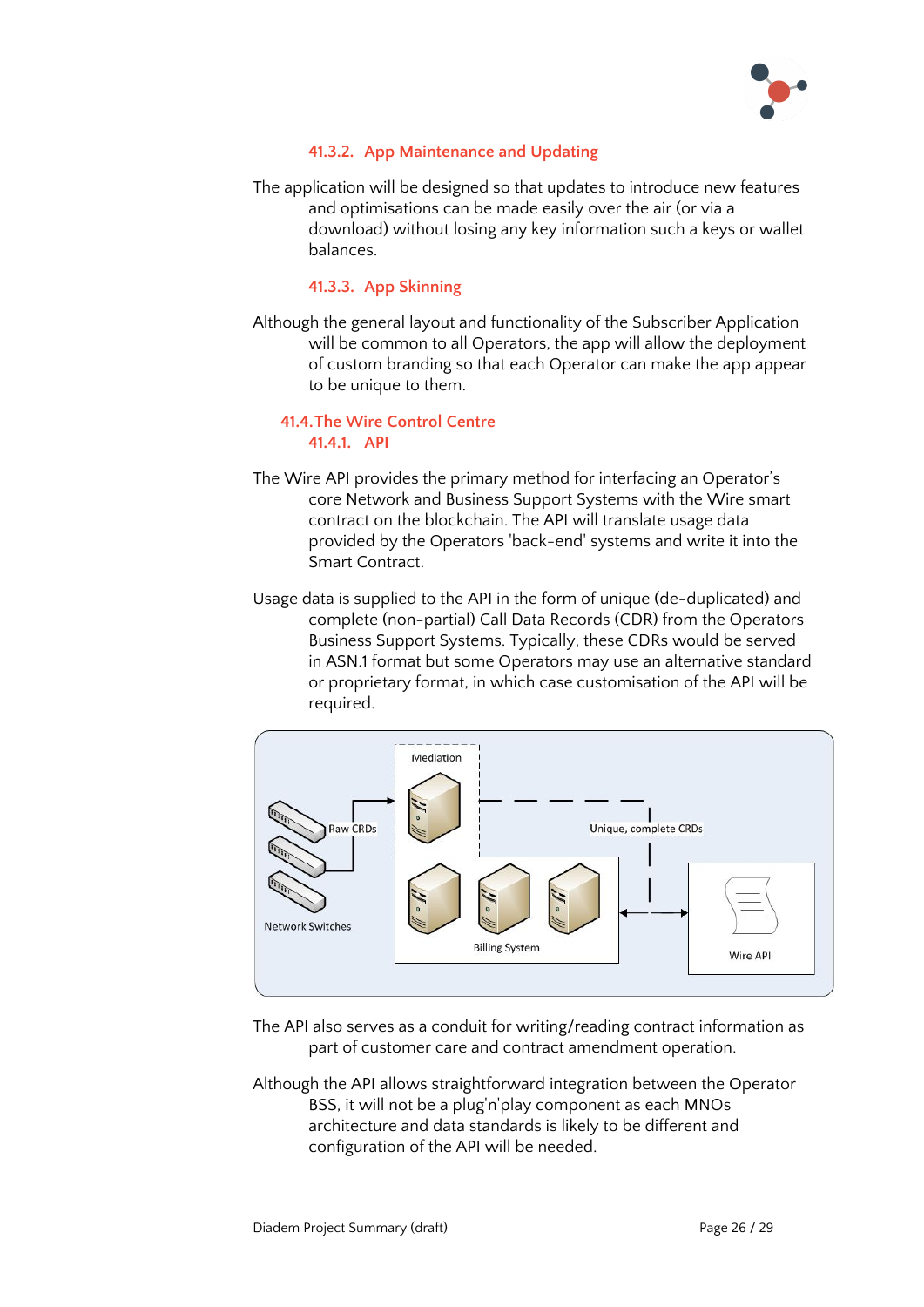

The operation, hosting, load balancing, security, monitoring, resilience, backup, and recovery of the API will be the responsibility of the MNO, but it is envisaged that the Wire team will provide remote support during a major incident as part of ongoing customer service provide by Wire.

#### <span id="page-26-0"></span>**41.5.The Blockchain (Transaction) Platform**

The choice of blockchain platform will be determined early in the project. The initial view is that the solution will utilise an existing third-party blockchain platform. This provides many benefits:

- Reduces cost and time to market no need to develop own platform
- Utilises tried and tested platform
- Expertise and support already in place

However, it is possible that the project may have to develop a proprietary blockchain if a third-party platform which meets the high-level solution requirements cannot be identified.

Primary considerations in choosing the platform will be:

- The platform must be able to support the Wire smart contact and dual key solution
- The platform must be able to support high-numbers of simultaneous transactions
- The platform must be capable of scaling significantly to handle future volumes of transactions.
- The ability to identify rejected (invalidated) write operations should be established
- The platform developers should have clear support processes, resources, and infrastructure defined.
- The project team need to be assured that the transactions can be processed in a 'reasonable' time and that future increased throughput will not compromise this speed. Although 'real-time' transaction speeds are not crucial to the service, customers will expect updates to be written to the Smart Contract within a few minutes.
- The cost associated with completing a transaction and the impact of low value transaction amounts on payment validation time.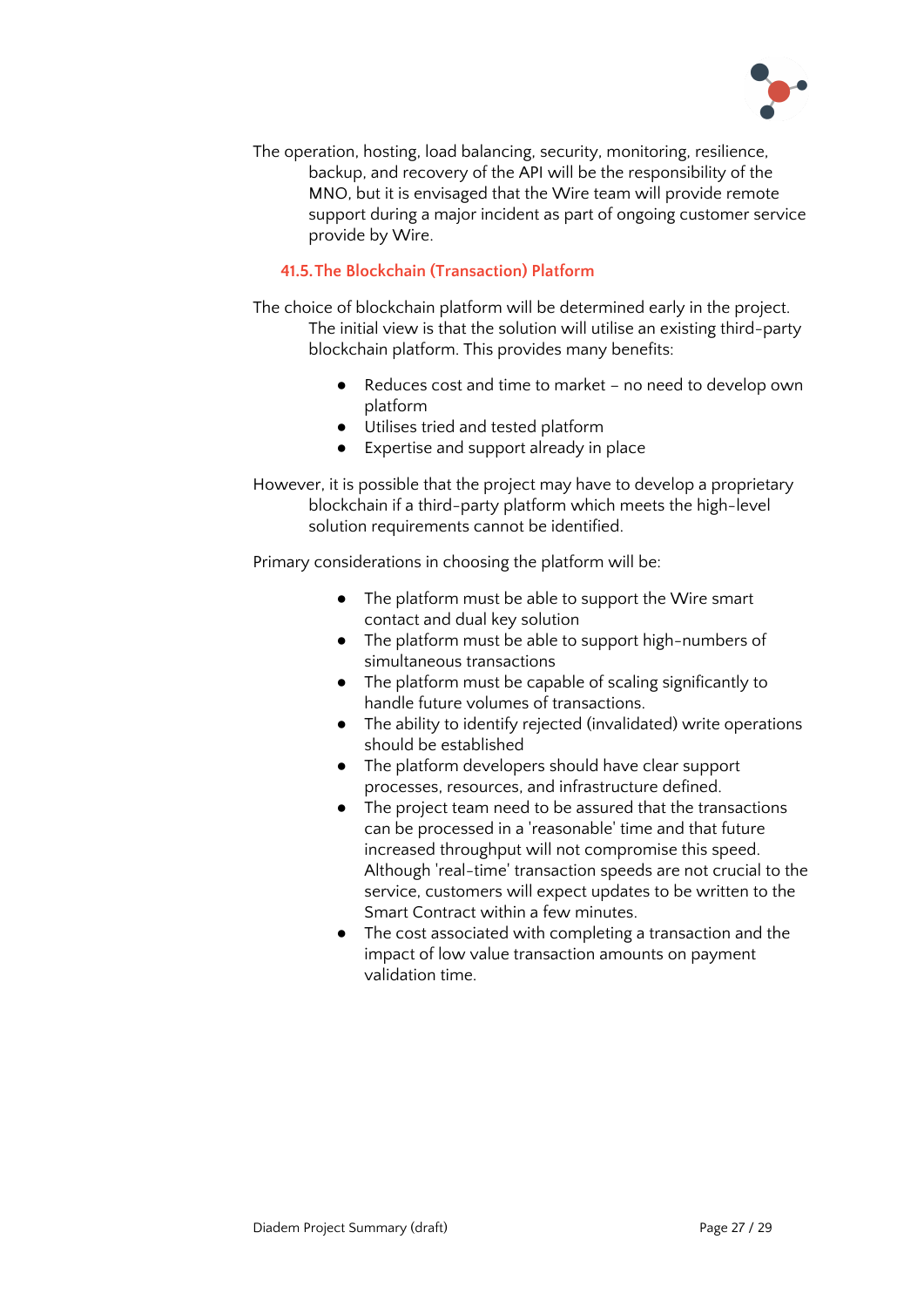

## <span id="page-27-0"></span>**42. Revenue Ecosystem**

Wire will generate income by making a fractional 'micro-charge' (which could be for example, the equivalent of \$0.005) to the operator for each usage event transacted to the Smart Contract. For simplicity, the micro-charge amount will be fixed for each usage and negotiated with each MNO customer as part of the commercial process (along with the period that the fixed amount will apply for before review).

Payment of the micro-charge is made using the Wire Token (see below). An operator can purchase wire tokens on the open market (via a cryptocurrency exchange) and the token can be loaded into a wallet which is provided as part of the Wire Control Centre. The micro-charge is deducted from the wallet when a usage event occurs and sent by the API to the Wire corporate wallet via the blockchain.

# <span id="page-27-1"></span>**The Wire Token**

The Wire Token is a simple utility token used by the operator to fund usage transactions, and thereby pay for the Wire solution and service.

The Wire Operator Control Centre associates a unique ID with each billable usage event, the ID is also attached to the wallet payment for the event. In this way usage events and payments can be reconciled for audit purposes.

A single Wire token will fund multiple micro-charges (usage events). For example, a single Wire Token could fund a block of 10,000 usage events.

# <span id="page-27-2"></span>**Token volume and distribution**

The project will create a total of 1,000,000,000 (1 billion) Wire tokens, i.e. this will be the maximum supply of tokens.

Approximately, 548,000,000 tokens will be released as part of the token mainsale, of which 150,000,000 will be allocated to seed and private investers. A further, 2,000,0000 will be provided as part of a bounty scheme.

The project team retain 100,000,000 tokens to 'pump-prime' commercial agreements with MNO partners, i.e. to incentivise the take-up of the solution. So, early-adopter MNOs and those who work with the project as partners during the development phase will be provided tokens either free of charge or at a discounted rate to secure their continued usage and support for the project.